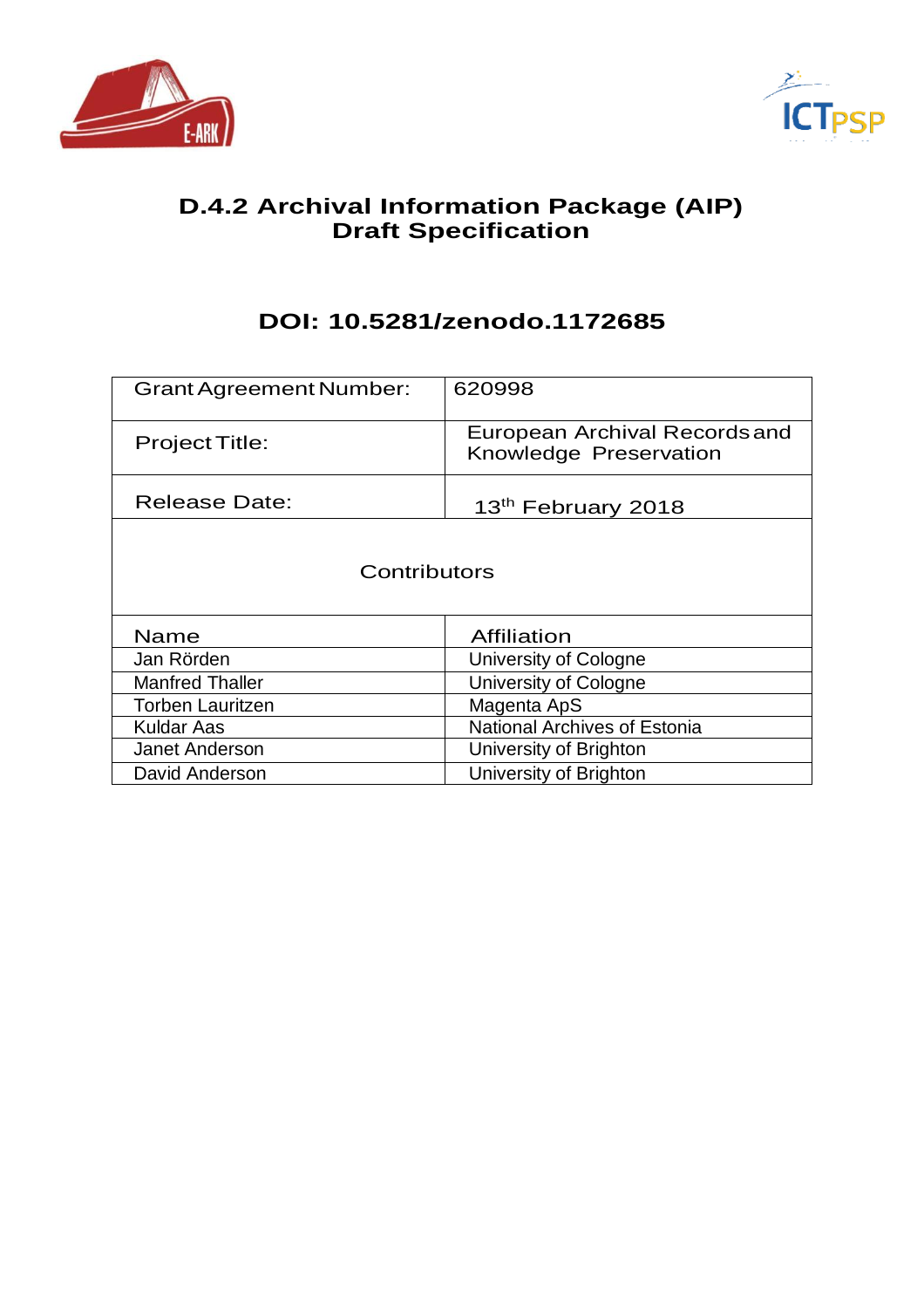# **STATEMENT OF ORIGINALITY**

### **Statement of originality:**

This deliverable contains original unpublished work except where clearly indicated otherwise. Acknowledgement of previously published material and of the work of others has been made through appropriate citation,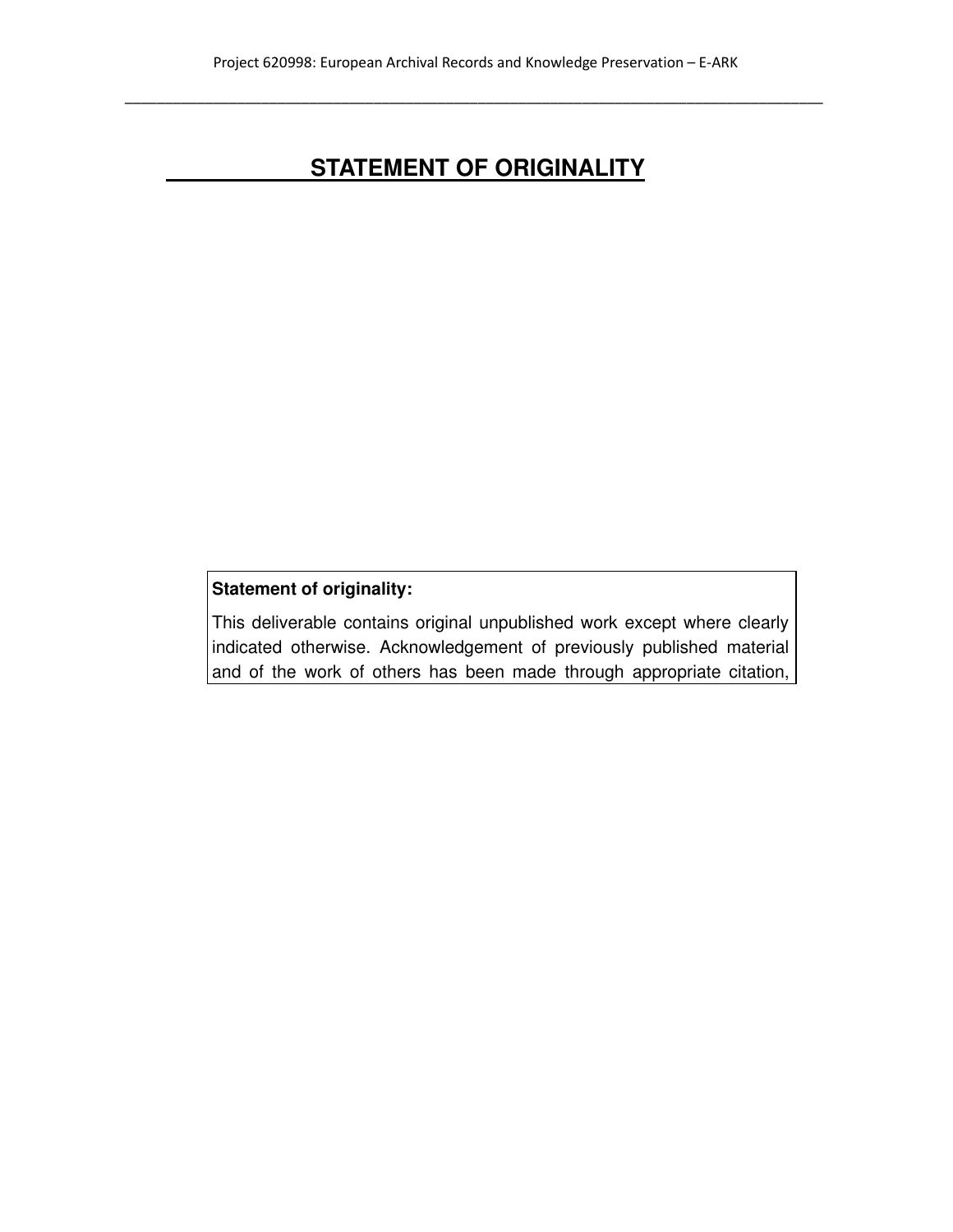# TABLE OF CONTENTS

| 2.2. Folder structure derived from the abstract description as a reference implementation. 14 |
|-----------------------------------------------------------------------------------------------|
| 3. Dynamic View of an AIP: Lifecycle within the reference implementation  16                  |
|                                                                                               |
|                                                                                               |
|                                                                                               |
| Appendix I - Assumptions about the Properties of Information Packages Underlying this         |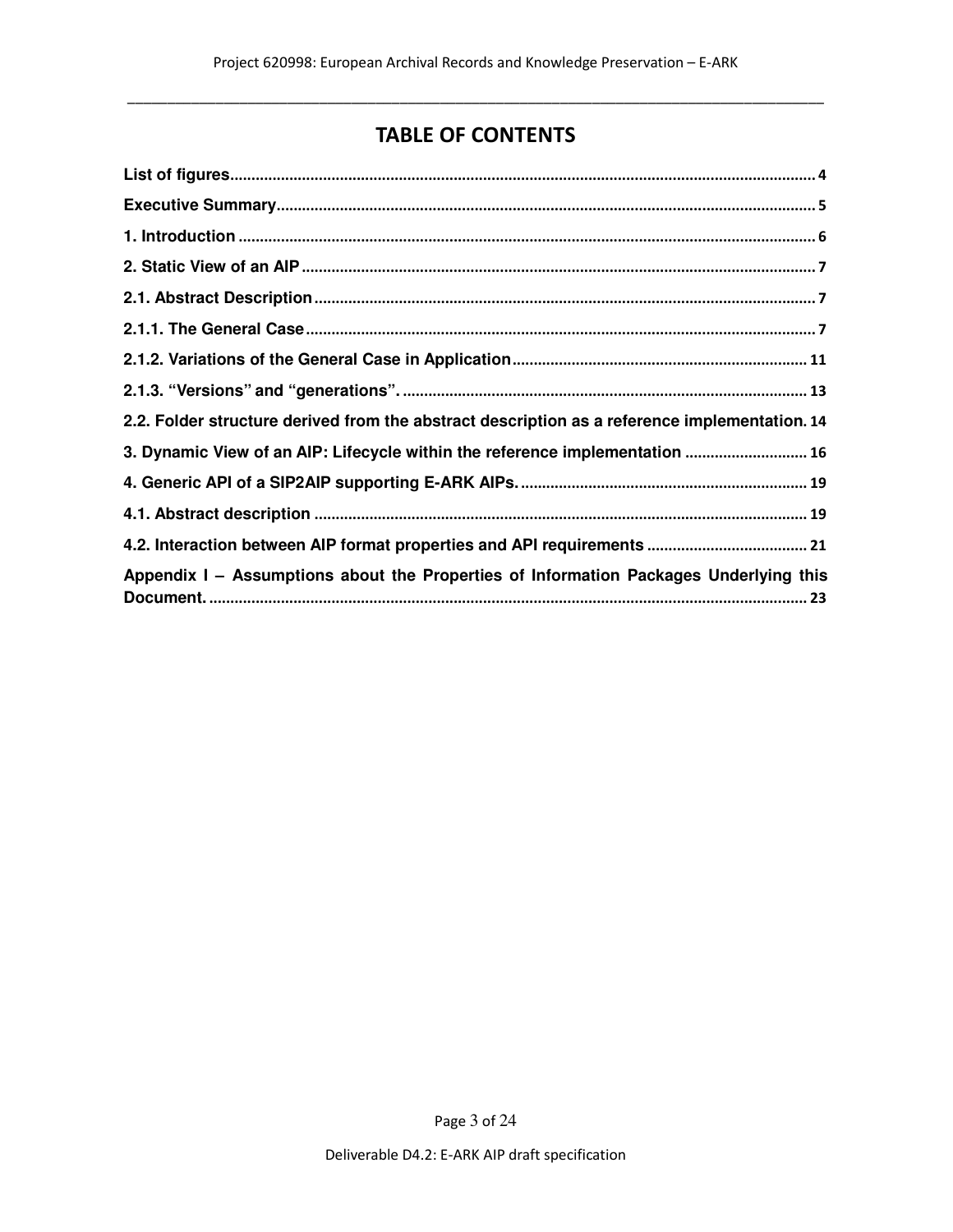$\_$  , and the set of the set of the set of the set of the set of the set of the set of the set of the set of the set of the set of the set of the set of the set of the set of the set of the set of the set of the set of th

 $\overline{\phantom{0}}$ 

# List of figures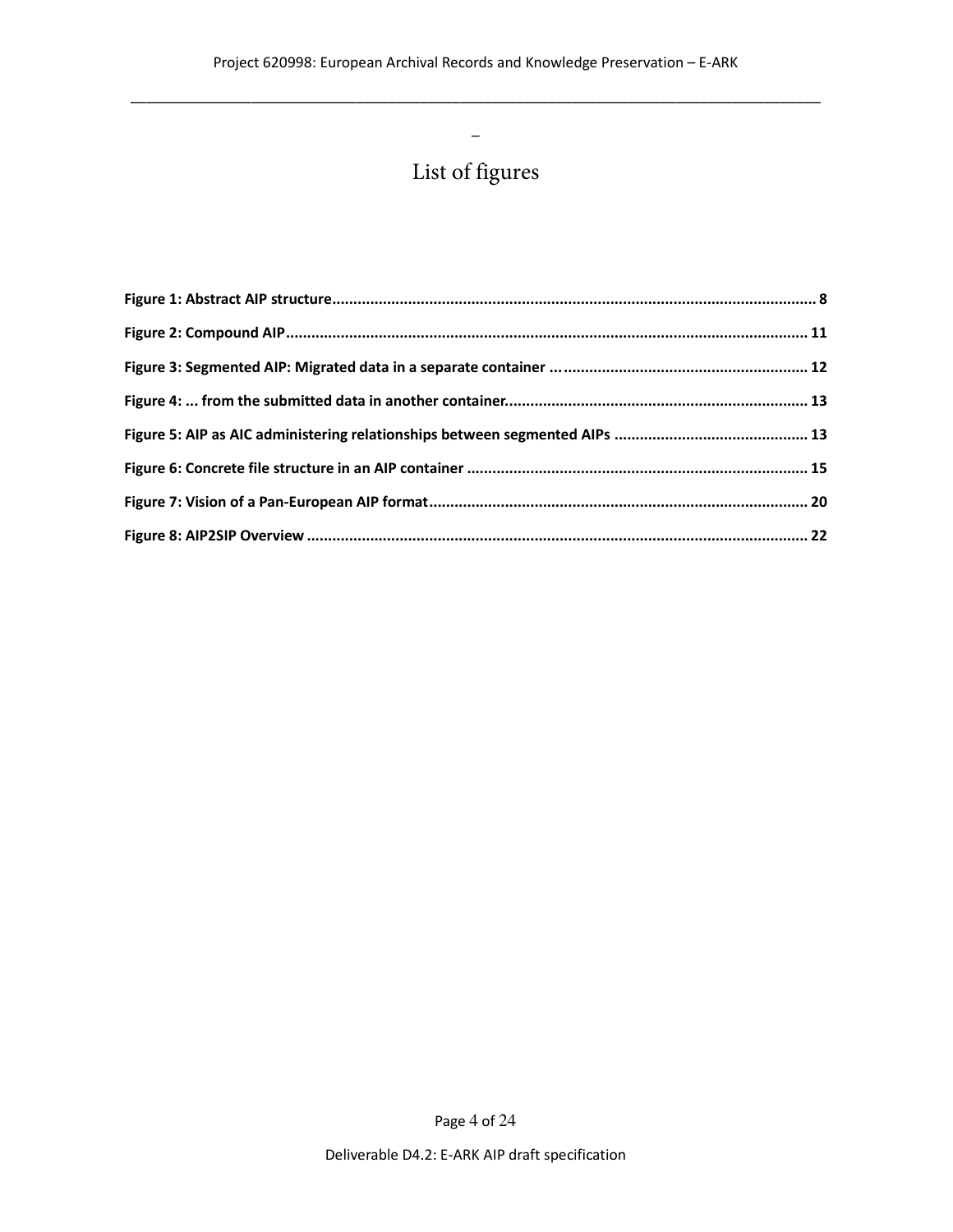### **Executive Summary**

This document builds on the overview of existing solutions for AIPs given in D4.1. It describes a blueprint for the structure of an AIP format following from the state of the art described there.

As an AIP has a potentially unlimited life span, however, we augment the presentation of the format of the physical file representing the AIP by a discussion of how such an AIP may keep an unchanged identity, while its physical representation may change over time.

A "Pan-European AIP format" is supposed to handle essentially each type of digital content a user may want it to contain. It is obviously impossible, to describe in a format document, how content not yet known will be handled. The document, therefore, also contains a chapter on the way in which this format is embedded into the technical workflow within which an AIP exists.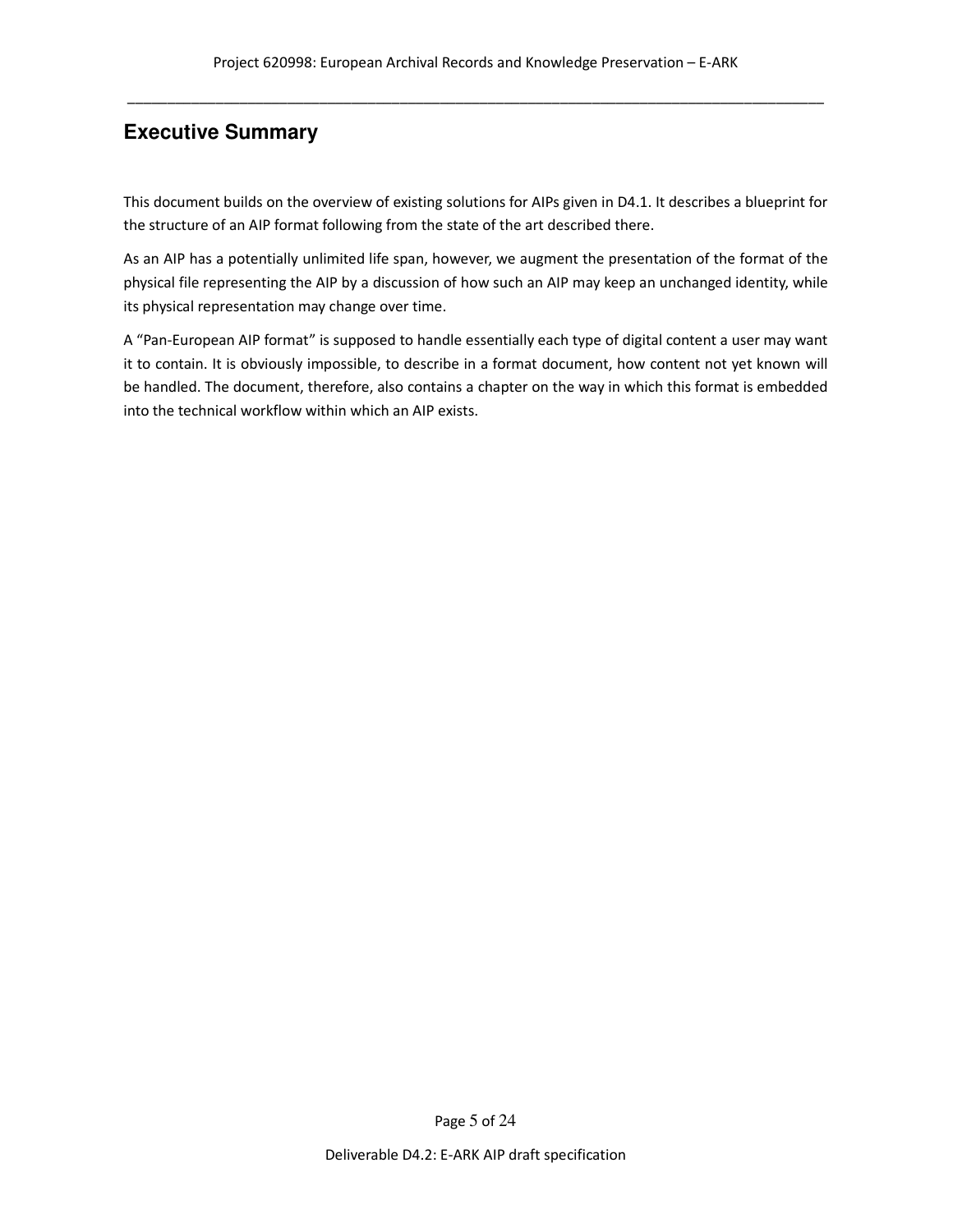### **1. Introduction**

The present work – D4.2: The E-ARK AIP draft specification – is part of the Task  $4.1$ : E-ARK-AIP specification within Work Package 4: Archival Records Preservation of the E-ARK Project. It continues the considerations begun in deliverable D4.1: Report on available formats and restrictions and is closely connected to it. While D4.1 described existing AIP formats, this deliverable now proposes a structure, which creates a first draft of a new AIP format, and which shall confer the advantages of the formats described in the previous deliverable and fulfil the criteria for a Pan-European AIP format identified there.

AIP - Archival Information Package - is used throughout this document as defined in the Reference Model for an Open Archival Information System OAIS, CCSDS 650.0-M-2, 2012 ("Magenta Book"), pp. 2-7 / 2-8.

An "AIP format" describes first of all a format in the usual sense, i.e., a set of rules, showing how information is to be stored on some media and to be accessed by appropriate software. We describe this view of the AIP format in chapter "2. Static View of an AIP". In this view the format of an AIP is very close to the format of a file. An AIP, however, also represents an entity, which may be augmented over time, without losing its identity. Considerations of this "identity" are not usually part of a file format specification. These provisions for these identity related questions are described in the chapter "3. Dynamic View of an AIP".

Each individual implementation of the AIP might be slightly different depending on technical preferences and decisions at individual institutions. Therefore chapter 4 will discuss how these decisions might affect the AIP format and the SIP2AIP conversion tool needed to support the format and ultimately present the outline of a generic API of a SIP2AIP tool. As this is a draft – the first of three iterations towards the Pan-European AIP format – the style of this document is not exclusively declarative, as a format specification in the strict sense should be, but is combined with explicit reasoning about the details of the format proposed here.

This document describes a concrete format, to be supported and implemented by software developed within E-ARK. As with other format specifications, it does not usually refer to other documents or specifications, but rather concentrates on the decisions proposed for implementation. To connect our decision on technology and design, we would like to refer to D4.1, chapter: "A Pan-European AIP format: The vision.", pages 6-10. This document can be seen as a description of how we propose to act on the effects of the "vision" for the E-ARK AIP design described there.

A short note on two concepts, which may be confusing: The terms "version" and "generation" have slightly different implications in chapters 2.1.1. and 2.1.2, which can only be discussed if the reader has some knowledge about these chapters. They are discussed in chapter 2.1.3, therefore. It may be useful, to first read these chapters in succession, and then re-read 2.1.1 and 2.1.2 after having read 2.1.3.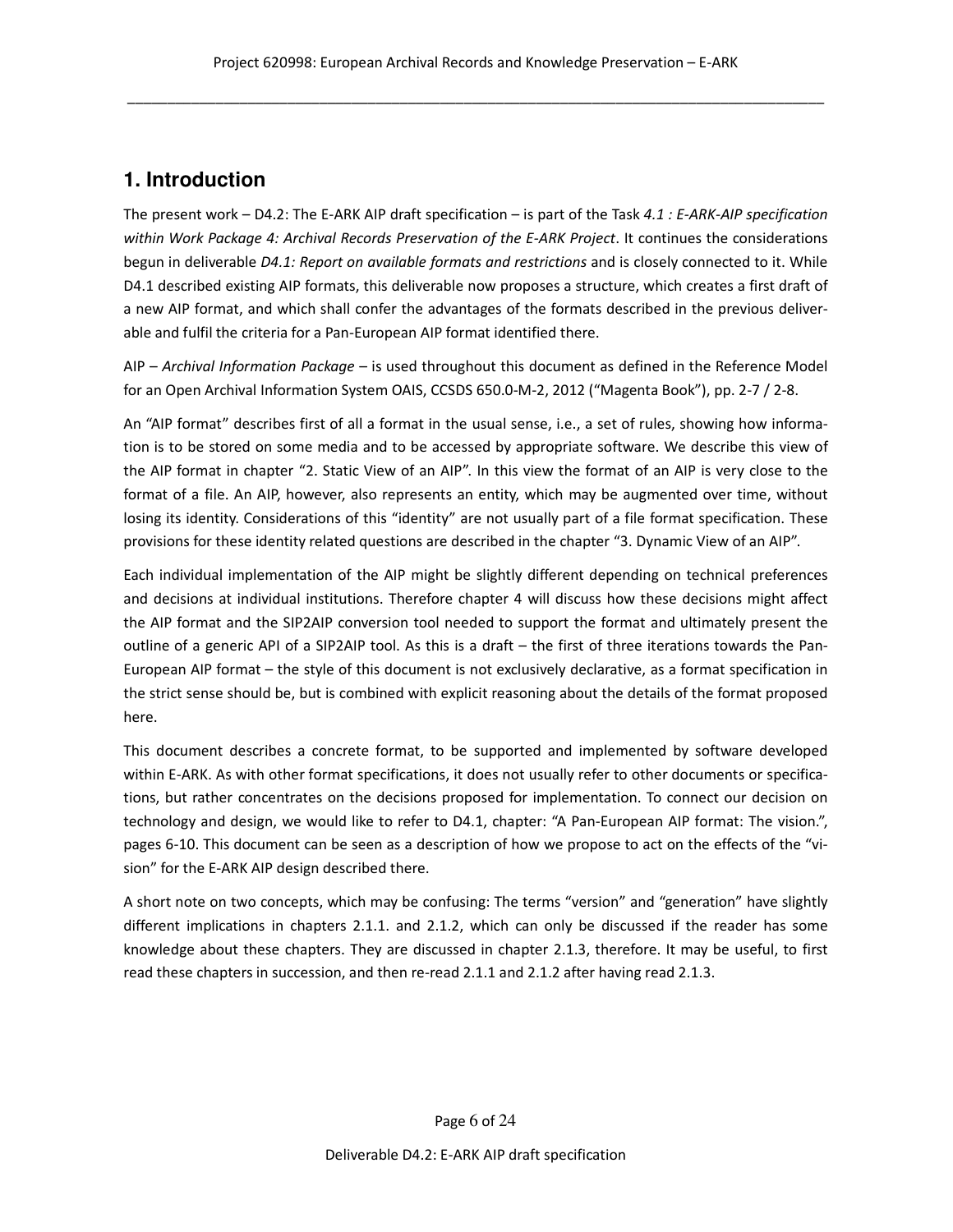# **2. Static View of an AIP**

# **2.1. Abstract Description**

### **2.1.1. The General Case**

In Deliverable D4.1 it has been required that an AIP should be physically, as well as logically, autonomous. Physical autonomy requires an AIP to be an integrated byte stream, which can be handled independently from any repository system and be processed by ubiquitously available standard tools. Logical autonomy is reached when an AIP contains all the metadata which are necessary to interpret the content of the AIP, even if no additional information about it is available outside the AIP [cf. D4.1: p.8-10].

On the physical level, that implies that an AIP is represented by a *robust container*, which is separated into different segments. A robust container is a continuous byte stream, which can be handled by widely available tools, independent of any proprietary software component of a repository. It contains the parts of an AIP integrated into such a bytestream in a widely supported format, which allows the extraction of parts of its content, even if the bytestream has become corrupted. For the time being uncompressed tarballs will be used. If tar<sup>1</sup> becomes obsolete, a repository is expected to repackage the content of the tar-balls in a new container format. This operation is not covered by this document. Within the robust container an AIP is a tree of folders and files, which is packaged as an uncompressed tar-ball [cf. D4.1: p. 37-38] for storage within a repository. This tree of folders has the abstract branches shown in Figure 1. We would like to emphasize, that we are describing a generic specification here, which is content agnostic. I.e., all definitions proposed in this chapter are supposed to cover a collection of images, as well as a single PDF file or a database etc. to be preserved.

We start by describing the components in the full structure presented in Figure 1. There are, however, considerable variations possible in implementing it. These variations are described in chapter 2.1.2 below. To keep the various possibilities of implementation clearly separated, we speak of a compound AIP when an implementation decides to store all the components discussed below within one physical container for an AIP.

 1 http://en.wikipedia.org/wiki/Tar\_(computing)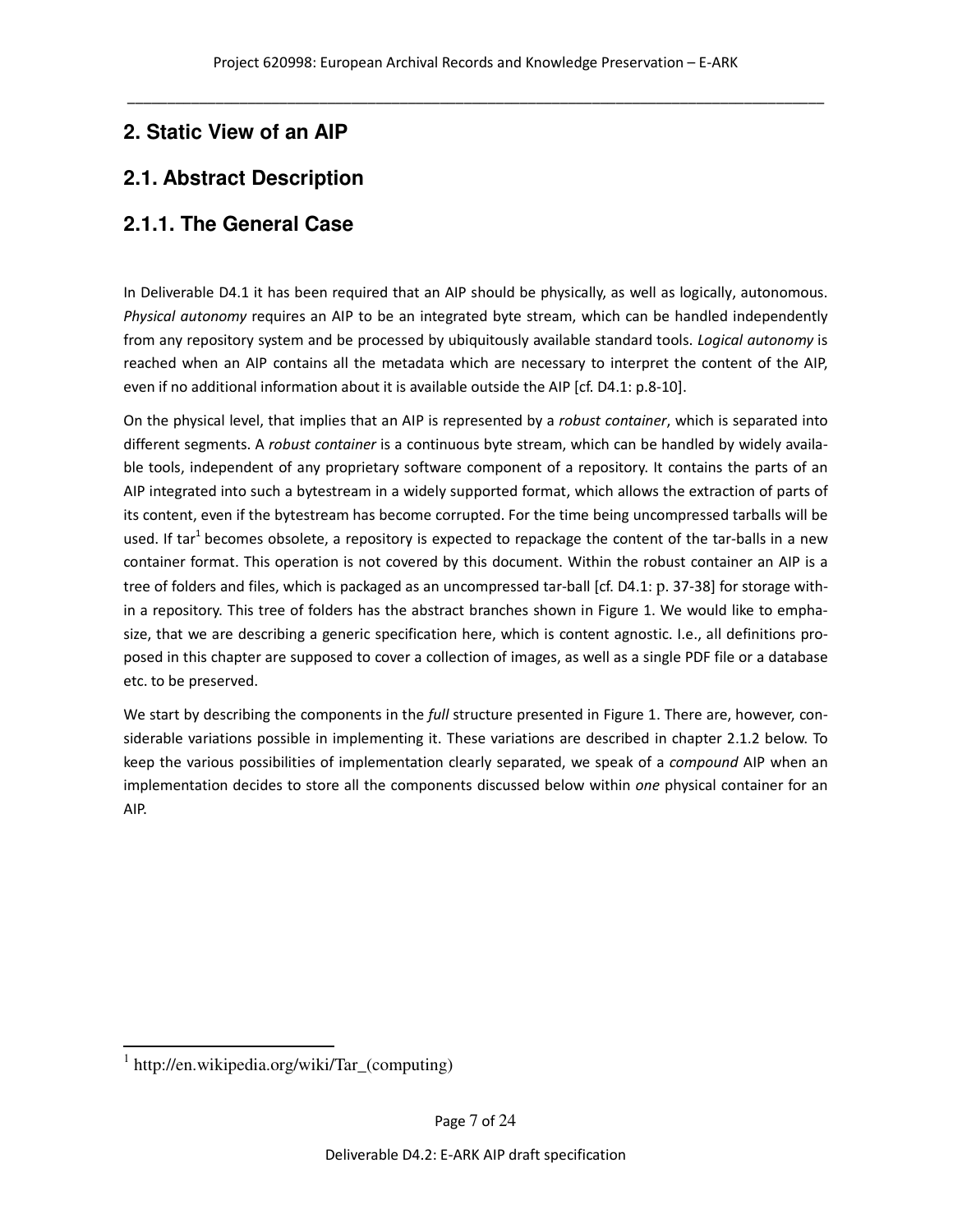

#### *Figure 1: Abstract AIP structure*

Within this tree at the root level of the container, three branches are distinguished. The robust content branch contains the data and metadata that make up the information to be preserved. All versions fork into data and metadata branches. To avoid an overly crowded diagram, we present them for versions 0 and 1 only. A first version of such a robust content will frequently be created during ingest. It contains data and metadata that guarantee:

- 1. Completeness: All data contained in a *robust content version* are described within the metadata contained in the same robust content version. All data items described in the metadata are either contained within the same robust content version, or they are AIP identifiers of other AIPs contained within the same preservation system. The repository administering the AIPs is responsible to detect and defuse any cyclic references that are created by mistake.
- 2. Fitness for preservation: All data and metadata within a robust content version are stored in nonproprietary data and metadata formats, which, according to current knowledge, are appropriate for preservation purposes.

This obviously represents the primary purpose of preservation, so why will the first version be created "frequently" - and not necessarily "always" - during the creation of the AIP?

According to the current state of the art, it is not possible to guarantee that any specific migration from one file format to another one will be free of errors. Therefore the original byte streams representing the information package submitted will always be contained with the AIP. To increase the security of this part of the AIP, it is contained in its own branch at the lowest level.

If this version 0 of the byte streams has been submitted in data and metadata formats which are considered fit for preservation at the time of ingest, there is no reason to migrate the data and metadata, and the original submission branch of the AIP will contain the only version within the AIP.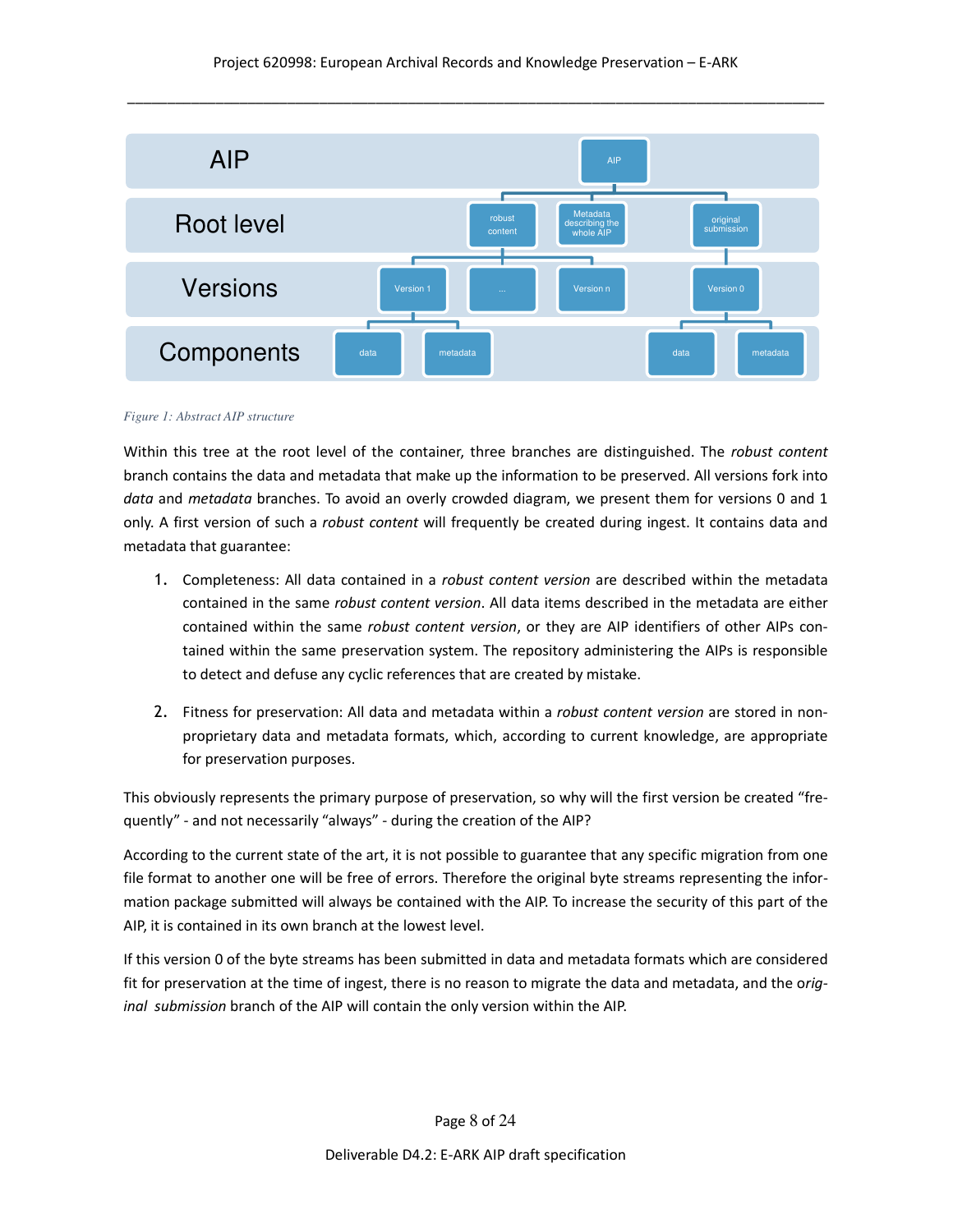If the data and/or metadata formats contained within the SIP are not considered fit for preservation, at least one migration of the formats will be performed during ingest and stored in the version 1 branch of the robust content branch.

The AIP format described here is a technical format: it does not make any assumptions on the legal and technical framework at the data provider's site. Thus – you might have situations where the original data has already been altered / migrated by the data provider, or the data are provided to the archives "as is" in its original format. Nevertheless, the "Version 0" is still to be seen as the "submitted original" -> the thing that the archives receive regardless of the situation.

If there are any reasons to perform migrations into additional formats at the time of ingest, these are stored in additional version n branches of the robust content. This may happen, e.g., if during ingest of a relational database, the database shall be stored for operational characteristics in a set of normalized tables, but at the same time also in de-normalized form. This may be advisable, in cases where the possibility to consult personal knowledge of the creators / users of a database will enhance the quality of de-normalization. Such creators / users of a database might not be available any more for consultation at a later stage – say after 100 years - for biological reasons. In this case the resulting AIP would contain { version  $0$  : the binary, version 1: normalized preservation format, e.g. SIARD, version 2: de-normalized preservation format }.

If at a later stage, a repository is instructed by the technology watch of the digital archive to drop certain data or metadata formats, which are on the brink of obsolescence, the AIP will be opened and the required migration will be performed, additional version n branches being created. If by this operation an older version branch becomes obsolete or redundant, it may be excluded from re-packaging after the later migration. Keeping in mind that the success of an earlier migration cannot be guaranteed, any migration will use as a starting point the oldest version that still can be processed.

Technology watch refers here to the institutional and trans-institutional precautions of the institution responsible for a digital archive to detect changes in the general IT environment, which may change the fitness of the digital content for preservation. Such changes can, e.g., arise when a file format becomes obsolete and there are no tools available which are able to process it.

Within each version, there exists a metadata branch which contains such metadata as are needed to process the content of the data branch of that version.

Above these branches, forking at the root level of the AIP, there is also a *metadata* branch which contains metadata related to the AIP as a whole. These metadata consist of:

1) Exactly one PREMIS<sup>2</sup> file, describing the cumulative history of the AIP, starting with a description of the original ingest process. Any modification to an AIP – as in the case of a migration described above – or a result of one of the operations described below in chapter 2 – leads to an update of the PREMIS file.

 2 http://www.loc.gov/standards/premis/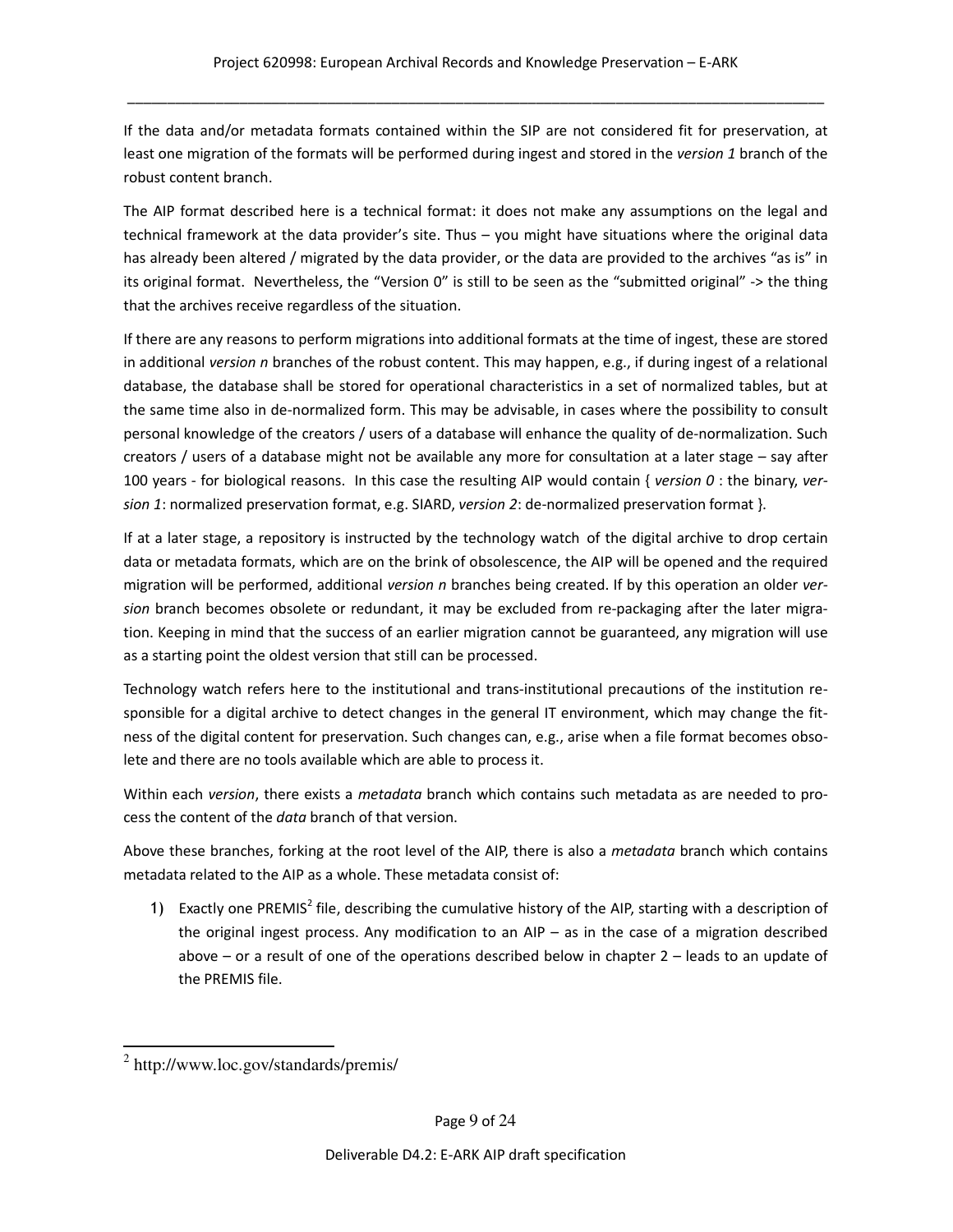- 2) A set of files with the hash values each of which contains "hashes" related to one of the versions, occurring in the Original submission branch or the robust content branch of the AIP. (For simplicity's sake, we speak here of "hashes". We have not yet decided whether this will indeed be hashes in the technical sense, checksums or other signatures derived from a file to guarantee its integrity. We explicitly recommend that provisions be made to include such digital signatures as may be required by authorities in the future to guarantee the legal validity of stored documents.
- 3) One file representing the ID context (specified below) of the AIP.

Note: Metadata related to the AIP as a whole describe the IP as a whole, that is, not only the content, but also its history. Metadata describing the content directly are themselves stored in technical formats, which may change for the same reasons as data formats change. They are considered part of the versions, therefore.

Note: The specification above assumes, that only events, which change the content of an AIP, have to be documented with the AIP. This has the advantage, that changes to the AIP will be very rare. One has to point to a side effect, however: If a complete record of AIP access is required, this has to be provided by the logfiles of the repository, in which the AIP is stored. Still, this does not imply adding new components to the AIP model on Figure 1 but rather extending and specifying additional metadata elements to strictly serve this purpose.

Note: At the current stage of planning, this specification covers only AIPs, which explicitly support preservation strategies based on migration. We strongly suggest for the next iterations of this specification to examine the possibility to store additional information in order to support emulation as a preservation strategy. This means that we would need to include a description of the tools used to create and access the content of the SIP. This includes, but is not restricted to, the hardware specification of the workstations (including peripherals), OS version and the software used (office programs etc.).

The "ID context" of an AIP implements a concept to handle the relationship between AIPs, which is required to handle the notion of an AIC (Archival Information Collection). The importance of the "identity" of an AIP becomes clear only when discussed within the life cycle of an AIP. We leave, therefore, the discussion of this concept for chapter 2 below.

Statically the ID context of an AIP is represented by a file, which contains a complete set of the other AIPs, which have to be accessible to process an AIP that represents an AIC. This is best explained by an example.

Several of the archival partners of E-ARK represent content as a set of interconnected IPs. The most intuitive example is a finding aid, which represents a level in the general archival tectonic of an institution. The AIP representing this finding aid will have to refer to the AIPs described in the finding aid. The ID context of the AIP of the finding aid consists of a list of the AIPs referenced within this AIP, together with a flag indicating whether these AIPs have already been ingested into the repository holding the AIP of the finding aid (or: index) at the time of its own ingest.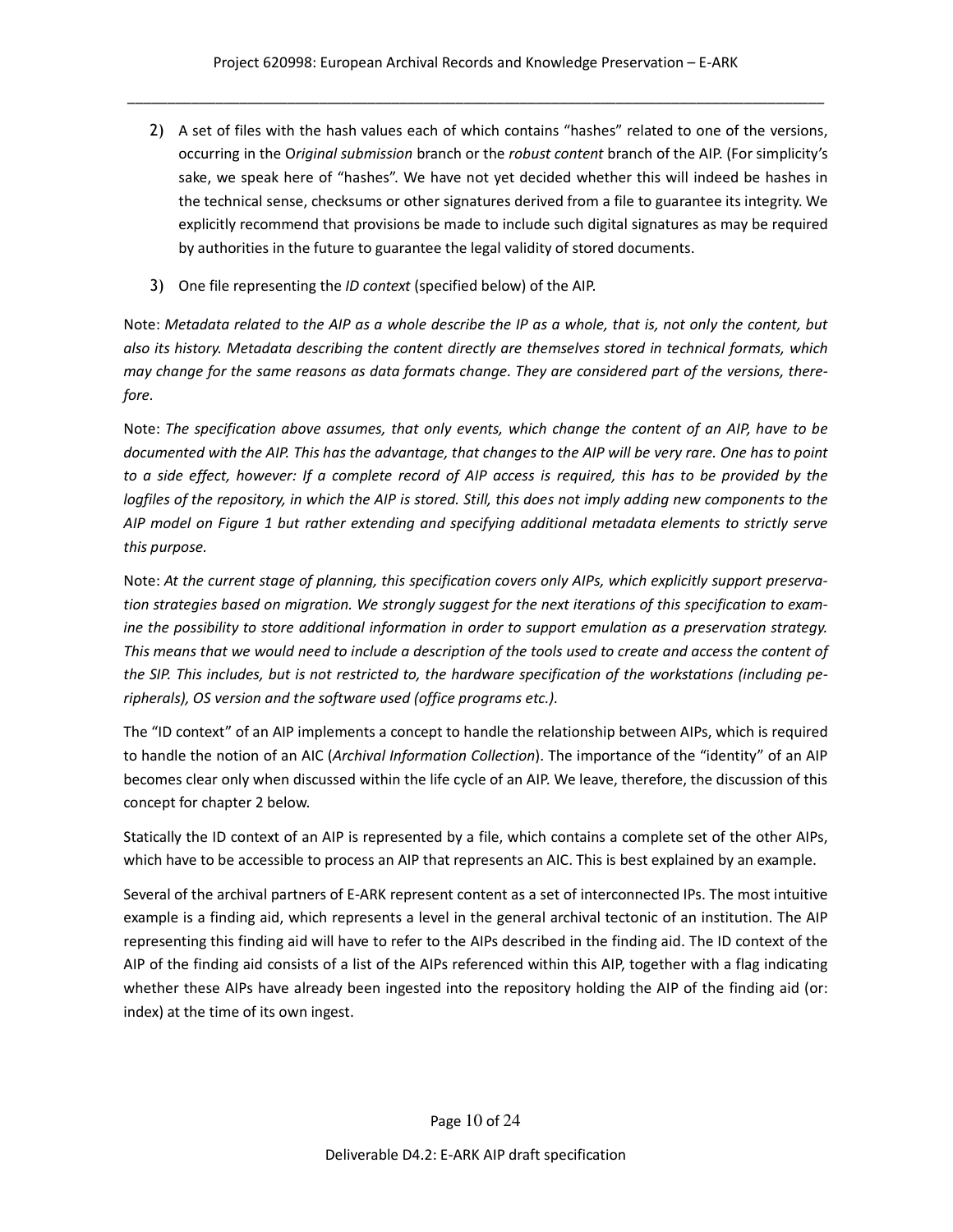As will become clear in the discussion of the dynamic view of an AIP, there are considerable differences in the processing of an AIP which can be processed without assumptions about the existence of other ones, and AIPs which do rely on the existence of other ones. As we can easily envisage cases where an AIP is not a "collection" in any literal sense, but relates to another AIP nevertheless, we do not consider the concept of an AIC as very central, but rather focus on the distinction between AIPs which do and AIPs which do not reference other AIPs. The AIC is then simply a special case of the former.

### **2.1.2. Variations of the General Case in Application**

As discussed above, an AIP is called a compound AIP, if the complete structure described within 2.1.1 is stored within one physical container. For easier reference, Figure 2 below repeats Figure 1. In such an implementation there is usually one AIP representing one SIP. It contains the content of the original submission (SIP), migrated data/metadata (robust content) as well as metadata describing the whole AIP.



#### *Figure 2: Compound AIP*

-

However, due to technical limitations this might not be possible. Therefore, the underlying conceptual model can also be used to distribute the components discussed above across more than one physical container. Below we show exemplarily how this conceptual design can be implemented in different ways, but still comply with our overall design. AIPs, which contain only parts of the design shown in Figures 1 / 2 are called segmented AIPs.

The main benefit of using a segmented AIP (as illustrated by Figures 3 and 4) is that it needs significantly less physical space in the marshalling area of the processing system. The same concern for preserving space by segmented AIPs also occurs when WORM<sup>3</sup>-media are used. They contain parts of the AIP design, for example the *original submission* and the *robust content* in separate containers; newer versions of the robust

<sup>&</sup>lt;sup>3</sup> http://searchstorage.techtarget.com/definition/WORM-write-once-read-many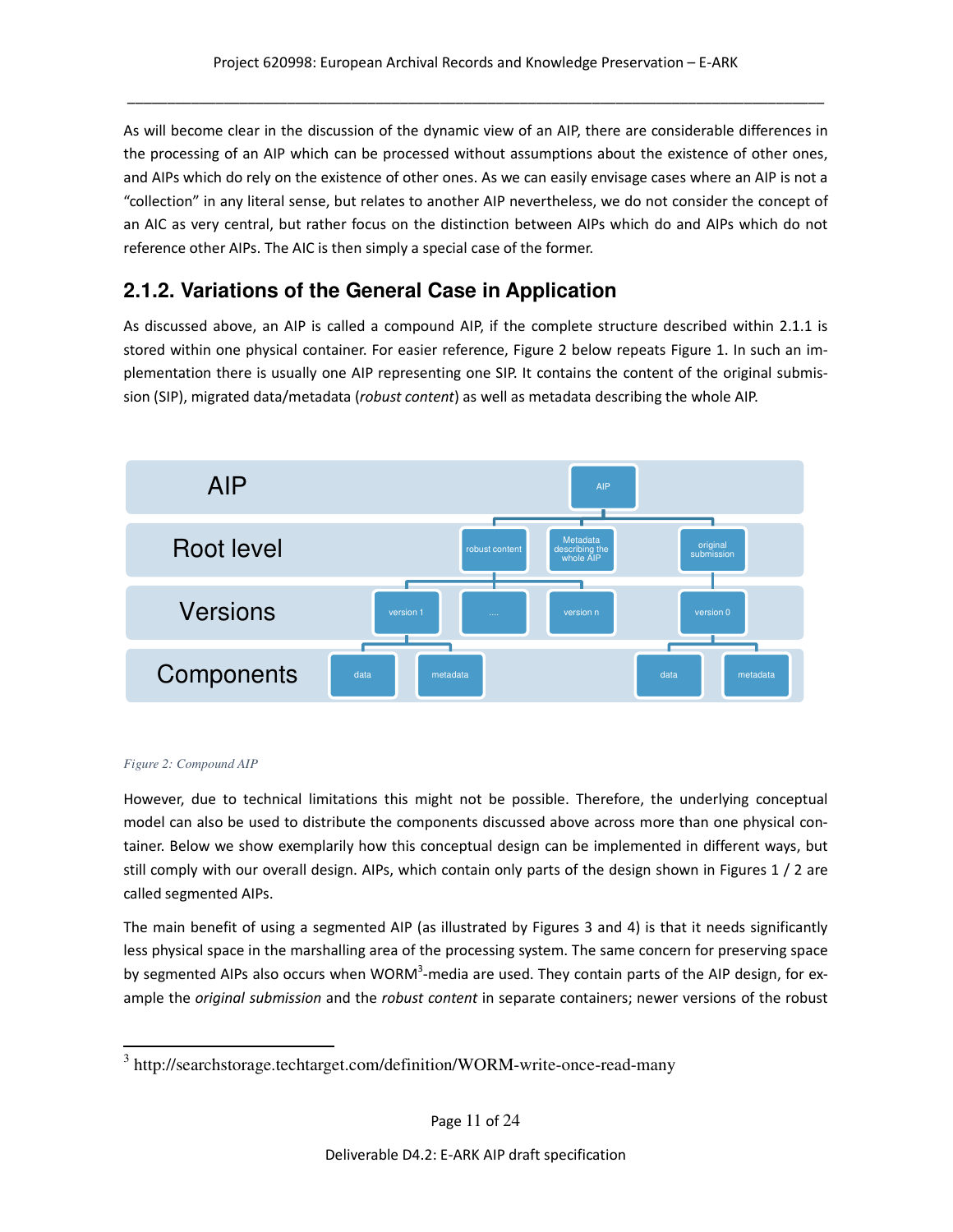content can then be stored as additional containers. Please note that the AIP containing the original submission does not necessarily contain data which are fit for preservation.

Segmented AIPs do not duplicate the original or any number of the previous versions into the new AIP, but only refer to these. Though this leads to a situation where the integrity information for the whole AIP is stored only along with the latest version (or as a standalone description as on Figure 5), it is a more costeffective way in the short run, especially in PB-size storage situations. Nevertheless, segmented IPs can create consistency problems in the long run: so we recommend to avoid them, if funding allows.



*Figure 3: Segmented AIP: Migrated data in a separate container ...* 



*Figure 4: ... from the submitted data in another container.*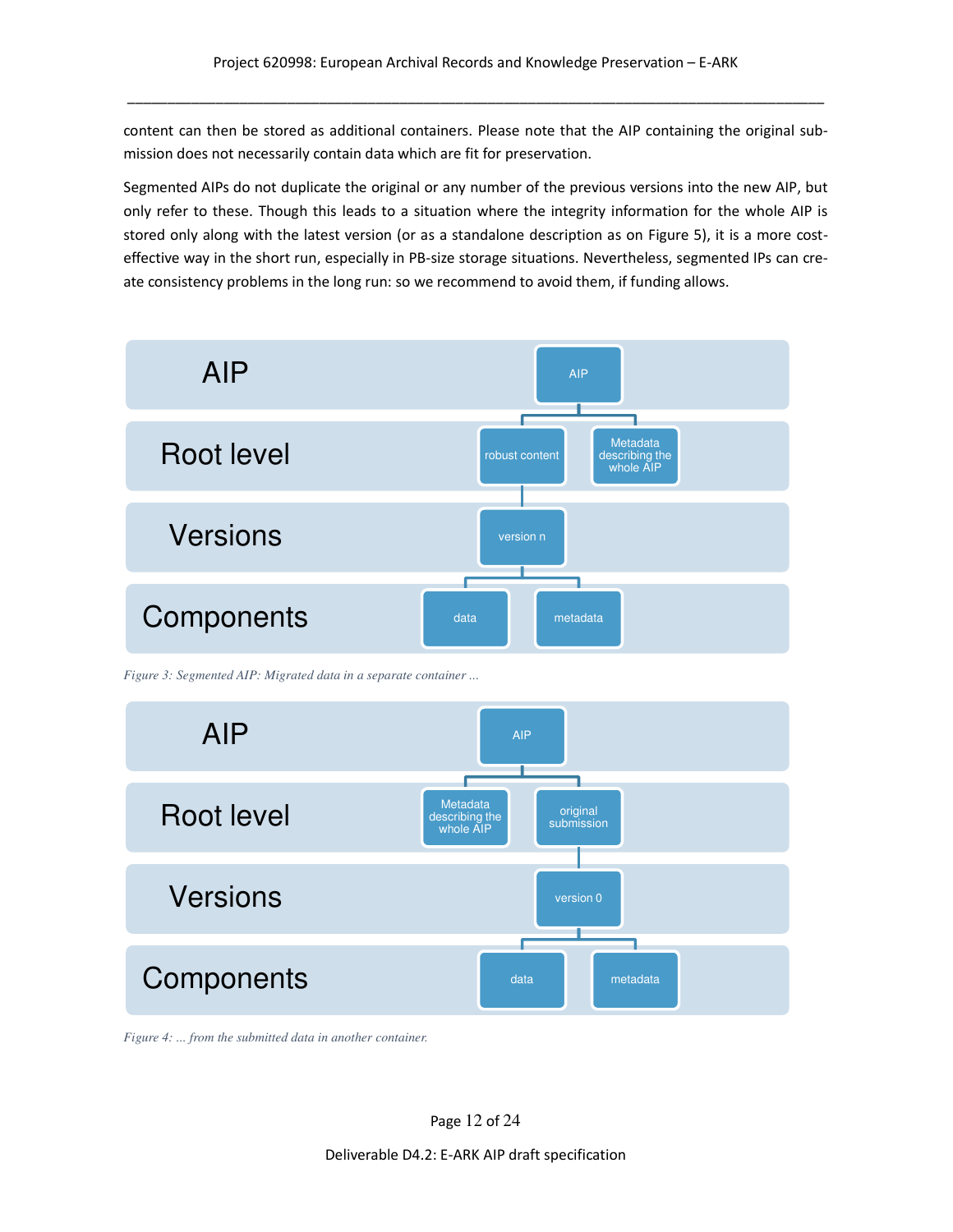In the discussion of the general case of an AIP, the AIC concept has been handled only very indirectly. For the general case, the existence of an AIC concept creates certain requirements. Basically the necessity, to create identifiers for AIPs in such a way, that an AIC can use the identifiers to describe the relationship between the AIPs. Once such a possibility exists, it may be used for a number of purposes, e.g. also to let AIPs point to other AIPs to indicate a sequence between them.

If an implementation uses segmented AIPs, however, we strongly recommend to use AICs, which contain only the metadata describing the whole AIP branch. The AIC then describes the relationship between the different containers representing collectively the complete AIP derived from the original submission. This is represented graphically in Figure 5.



*Figure 5: AIP as AIC administering relationships between segmented AIPs* 

In addition to this, we recommend that every segmented AIP in its Metadata describing the whole AIP branch provides information about the existence of this AIC, and indicates that it is only one segment of an abstract AIP. Depending on the maintenance routines an archive implements, it could be beneficial to think about storing additional information about the AIC in every AIP segment over time. This would mainly be done to prevent information loss in case the AIC is lost. (An AIP becoming unaware, that it has been logically connected to other AIPs within an AIC loses context.)

### **2.1.3. "Versions" and "generations".**

Information packages are permanent: more precisely the information they contain is assumed to be permanent and always describing the same unaltered conceptual entity. Nevertheless, the way in which this information is represented may change. Therefore the physical representation of the information in a container may change as well.

We differentiate two ways in which this change may take place:

It may be deemed wise to have two representations, which have both been created at the same point in time. This happens, e.g., when information is submitted in a format that is not fit for preservation and will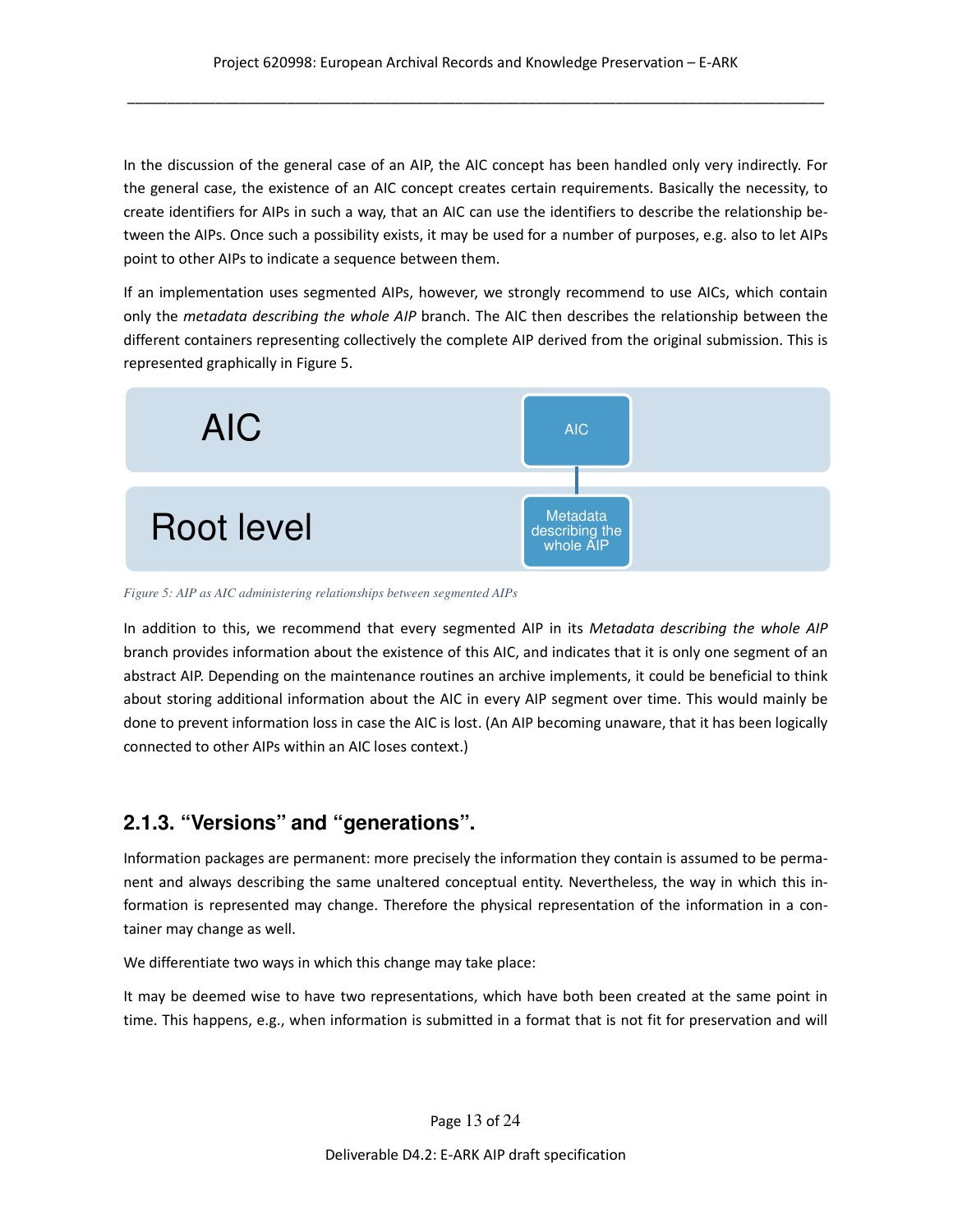therefore be migrated into another format during ingest. Such a migration may also happen later and be repeated. These logically different representations of the information we call versions.

On the other hand, the AIP may after some time be repackaged and result in another physical container. Two containers, which contain representations of the information originating from one SIP, we call generations of the information package.

In the case of compound AIPs, one generation of the AIP contains a number of versions of the content.

In the case of segmented AIPs, each modification to the content is stored in a new generation of the AIP.

### **2.2. Folder structure derived from the abstract description as a reference implementation**

The abstract components of an AIP described above are represented in the container holding the AIP physically as shown in Figure 6. This is an example reference implementation which can potentially change in follow-up deliverables – e.g. by additional requirements derived from the developing Common E-ARK IP Specification.

All names for folders and files shown in dark yellow and dark grey appear exactly as shown; in the data and metadata directories, the names of sub-folders and files represent conventions that are dependent on the specific data/metadata chosen within a specific archival institution / repository system. The names shown in lighter colours represent only examples, therefore.

Names with segments in angular brackets ("<example>"), represent parts of a name generated by rules. These are the components <id>, <generation> and <version>, which are defined in the dynamic view of an AIP.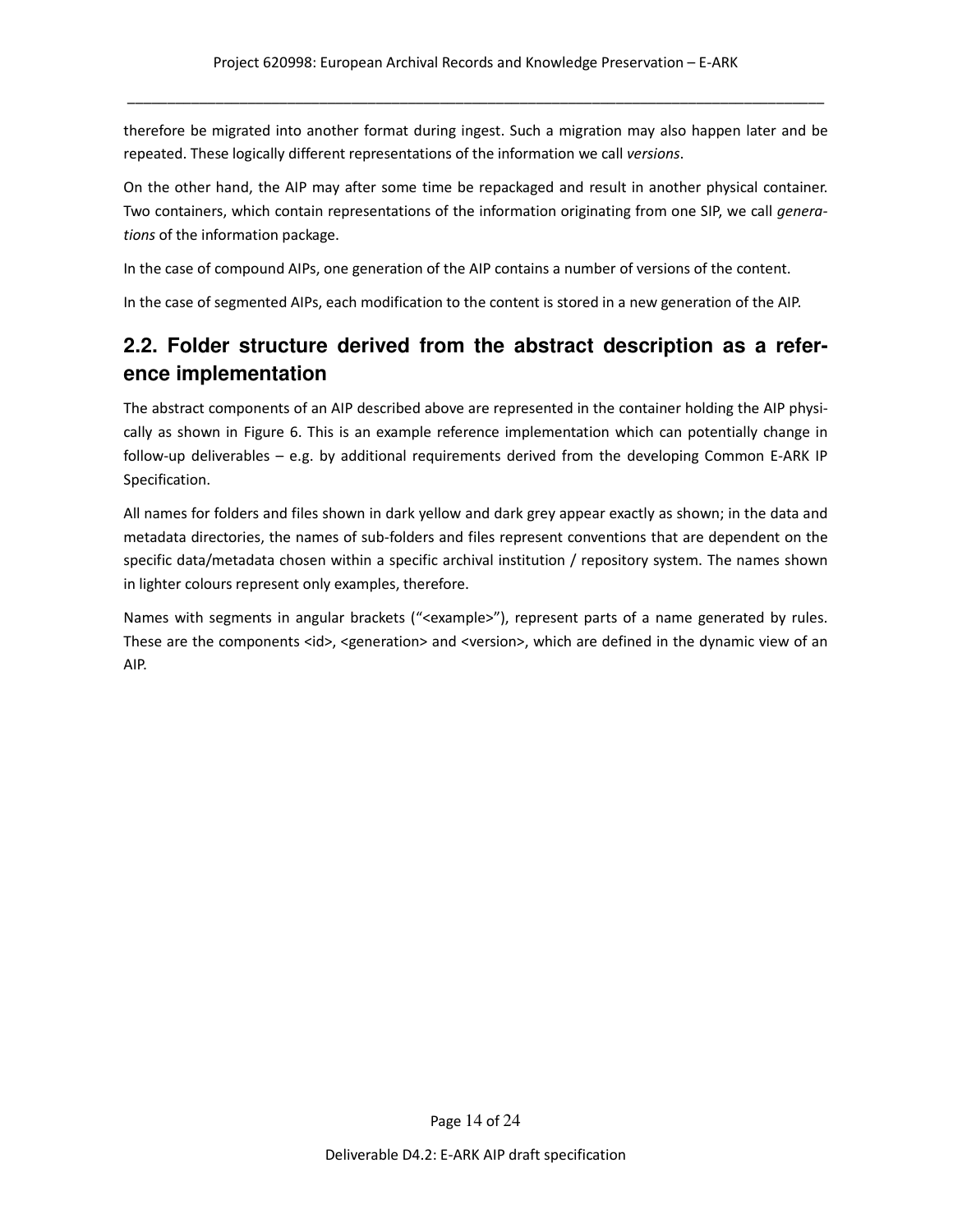

*Figure 6: Concrete file structure in an AIP container*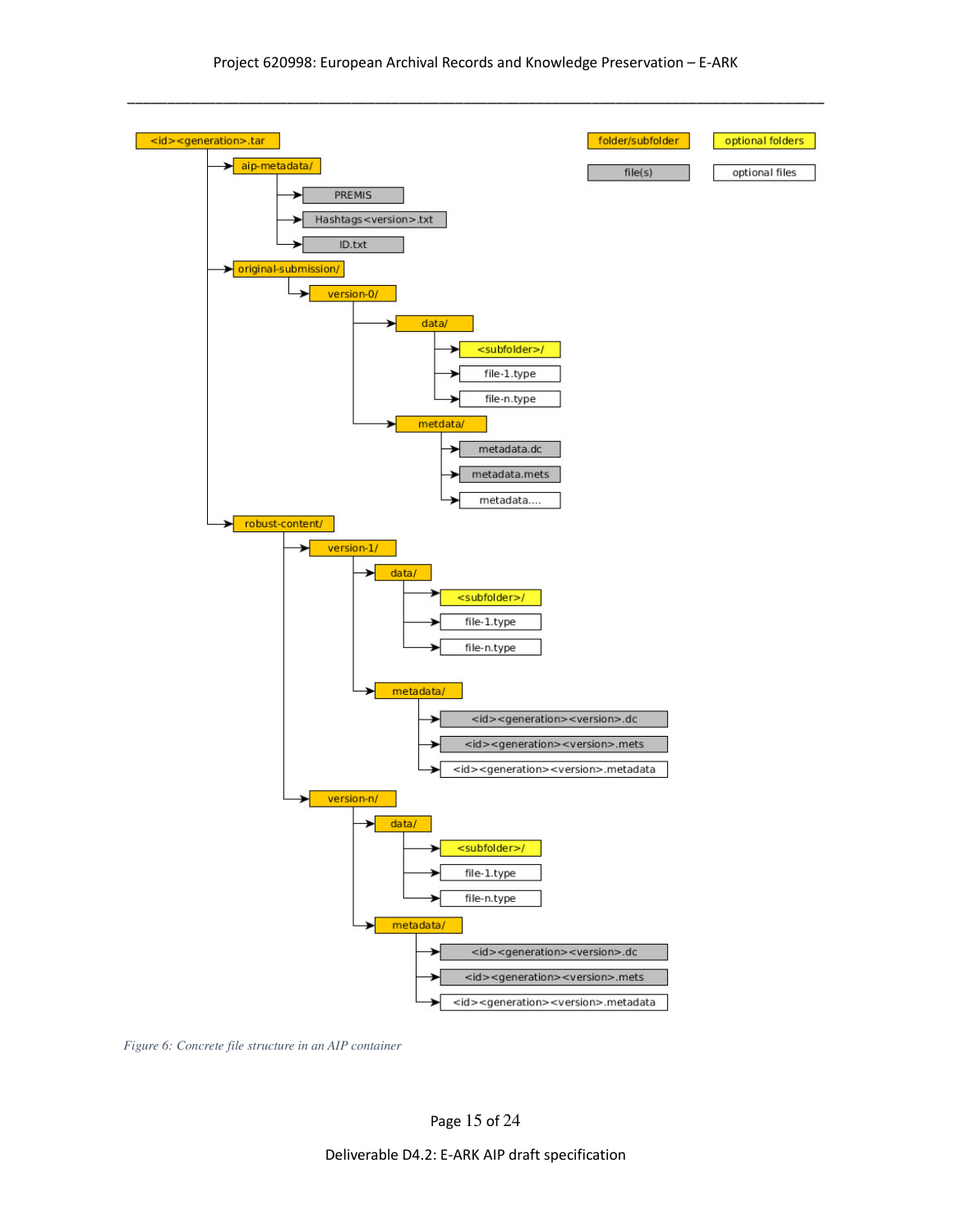# **3. Dynamic View of an AIP: Lifecycle within the reference implementation**

An AIP is a device to preserve an information content "forever". To be processed, the data representing that information has to be processed or rendered. As this makes assumptions about the accessibility of tools within the general IT environment, within which the IP exists, the AIP may have to adapt to changes in this environment occasionally. While the abstract information package remains unchanged, its physical representation may change.

For practical reasons a solution for another situation should also be provided. In principle, an AIP should never be changed. In practice there will be situations, where, after the completion of ingest of an information package, some very small section of, e.g., metadata contained in an AIP will change: e.g. the correction of a spelling error in the name of the creator of a multi-gigabyte video file. Keeping the AIP unchanged after this has been discovered, would imply the preservation of data known to be wrong. Re-ingesting a multi-gigabyte object, every time we discover a single item in a potentially complex metadata set to be wrong, would make the system extremely wasteful. We need an architecture, therefore, which provides three possibilities: A partial modification of an existing AIP, the replacement of an AIP by another generation and the creation of a chain of partial generations of an AIP preserving the content at various stages of change. (Such partial AIPs are referred to as *delta AIPs* henceforth.) Which of these three techniques will be selected on a given occasion is a curatorial decision. The AIP format has to support all three of these strategies, however.

To solve both problems, we envisage the following life cycle of an AIP, which defines some terms used in chapter 2 above, and defines the necessity for some of the abstract services needed to support the format described here in chapter 4 below.

The operations described below can be implemented in any repository system, which can guarantee access to an object by the following modes:

- (a) Access to an object, for which we know the precise ID.
- (b) Access to an object, with an ID that is the largest ID within the collation sequence used for indexing the IDs that is smaller than the submitted one.
- (c) Access to the object preceding the last one accessed.

Note: Some potential bottlenecks could be avoided if stronger assumptions are made. At this stage this specification makes the smallest possible demands on all components not covered by it directly.

We continue describing five stages  $(0) - (4)$  in the life cycle of an AIP, where the design of the format is influenced by assumptions about the implementation of the life cycle. Generally speaking, this is a first iteration of the reference model which is subject to change.

(0) An SIP will usually be converted into exactly one AIP. This is also the only model that will be supported by the first version of the SIP2AIP converter. Future versions will be required, however, to support an "assembly stage" (to create segmented AIPs and to handle segmented SIPs).

#### Page 16 of 24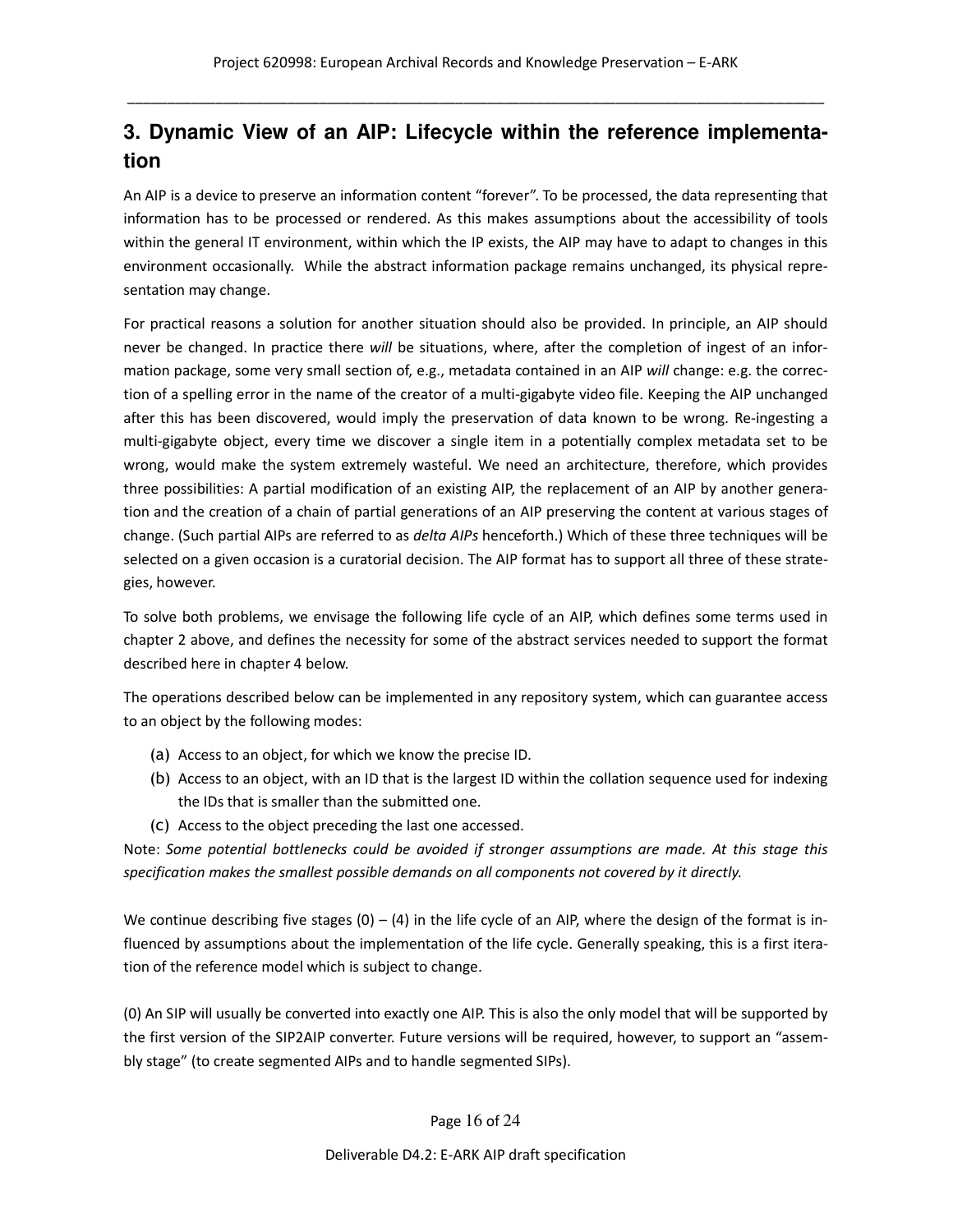(0.1) During this assembly stage, very large SIPs may be broken down to a set of "transient SIPs". A transient SIP will always contain a set of consistent data and metadata (all data present to be documented by the metadata; all data mentioned in the metadata actually present). Some of these transient SIPs may be converted to SICs (Submission Information Collections). If this is the case, the resulting transient SIPs will be analyzed during creation. SIPs which are independent of other SIPs will be converted to AIPs first, as described in item (1). Therefore, for the remaining SIPs (possibly: SICs), the AIP IDs, which represent the SIPs to which these SICs refer, will be available at the time the SICs are converted into AICs. If deadlock conditions are discovered (SIC 'a' referring to SIC 'b', when SIC 'b' refers at the same time to SIC 'a') a transient SIP may be assigned a preliminary AIP ID. Then this AIP ID has to be flagged as preliminary in the ID.txt file of the AIC which refers to it.

(0.2) During the assembly stage multiple SIPs may also be combined into one AIP. As this complicates the process described in item (3) below, it is currently deemed unwise to implement this operation, unless important specific reasons apply.

(1) When an AIP is created during ingest, it receives an unalterable identifier, which defines the AIP as one consistent logical entity. This identifier must consist of a prefix, which reflects the structure of the IPs delivered by the institution from which it has been submitted, and it must be closed by a running number. This ID is referenced as <id> in Figure 6. We recommend using as a prefix an internationally recognized standard identifier for the institution from which the SIP originates. This may lead to problems with smaller institutions, which do not have any such internationally recognized standard identifier. We propose in that case, to start the prefix with the internationally recognized standard identifier of the institution, where the AIP is created, augmented by an identifier for the institution from which the SIP originates.

An initial premis.xml file is created, which describes all events up to and including the deposition of the AIP in the repository.

If necessary, because the formats in the version-0 are seen as unfit for preservation, data and / or metadata can be migrated to form a new <version>. That is a complete representation of the original data or metadata contained within the original submission/version-0 branch of the AIP in a new format, with the string "version-nn" as folder name. "nn" is an incremental number. The fact of the creation/availability of these versions, as all other relevant details of the conversion, are stored in the premis.xml of the AIP.

Hashtags are computed for the version-0 branch and any additional versions created and stored in one or more Hashtags-<version-number>.txt file. Each of these is representing one version and becomes part of the aip-metadata branch.

The components of the aip-metadata branch, the original submission branch and such versions as have been created are packaged as a robust container, which has as its name the basic ID, suffixed with a <generation>-number 0 (zero).

This robust container is sent to the repository.

(2) As a response to a request from the technology watch realized within the repository containing the AIP, data or metadata can be migrated to form a new version. That is a complete representation of the original

Page 17 of 24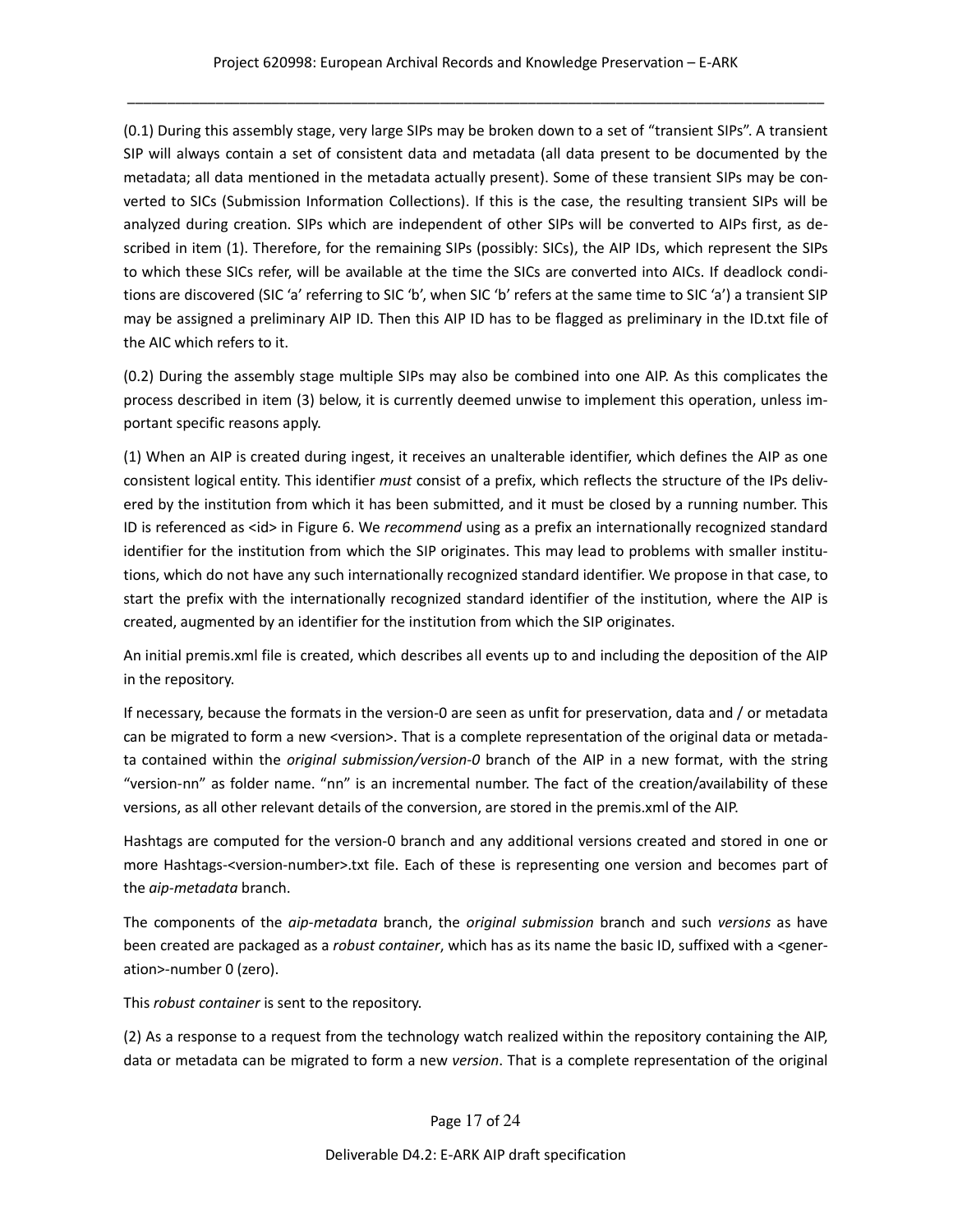data or metadata contained within the *original submission/version-0* branch of the AIP in a new format, with the string "version-nn" as folder name. "nn" is an incremental number. The fact of the creation/availability of the version 0, as all other relevant details of the conversion, are stored in the premis.xml of the AIP. If possible, the Original Submission should be used, to avoid data loss. The technology watch mechanism is not part of this specification: this item describes the implications of such a technology watch for the format, however.

For this purpose the version with the lowest version number, which contains a format that can still be processed, is extracted and converted to the new format, unless a specific request to base the migration on a specific version in the AIP has been submitted.

Any relevant information on the migration is added to the premis.xml.

Hash values are computed for the components of the new version and stored in a Hash value-<versionnumber>.txt file.

The updated aip-metadata branch, the unaltered original submission branch and such versions as are to be retained by the migration request are packaged in a new robust container, which has as its name the original ID with a new generation number incrementally assigned.

This robust container is sent to the repository.

A request to delete the robust container with the previous generation number may be sent to the repository. Whether the repository reacts with a physical deletion, or - particularly in the case of WORM devices with a logical deletion (the older generation being excluded from further low level transfer to new generations of hardware) is no concern of the AIP.

(3) An institution from which a SIP has been submitted, may request a modification of an AIP. Our assumptions about the repository do not cover multiple identifiers for one object. This implies that a depositing institution is able to store the AIP identifiers sent back as acknowledgement after a successful ingest operation. This is a potentially severe restriction in the handling of transient SIPs, as described above under items (0.1) and (0.2).

A modification request submits a partial SIP, which may contain one of the following:

- (a) A complete set of metadata replacing the metadata branch previously submitted.
- (b) A set of data files partially replacing data files already submitted.
- (c) A set of data files augmenting the already submitted ones.
- (d) A new PREMIS section describing any access restrictions / rights stored within the premis.xml file of the AIP.

The modification request leads to the creation of a *delta AIP*, which has a generation number incremented beyond the highest generation number of the AIP in use so far. This AIP is deposited in the repository.

(4) The logic described in (2) and (3) assumes, that an AIP being required is retrieved according to the following logic. This will have to be implemented in part by the AIP2DIP conversion tools to be implemented within Work package 5 of E-ARK.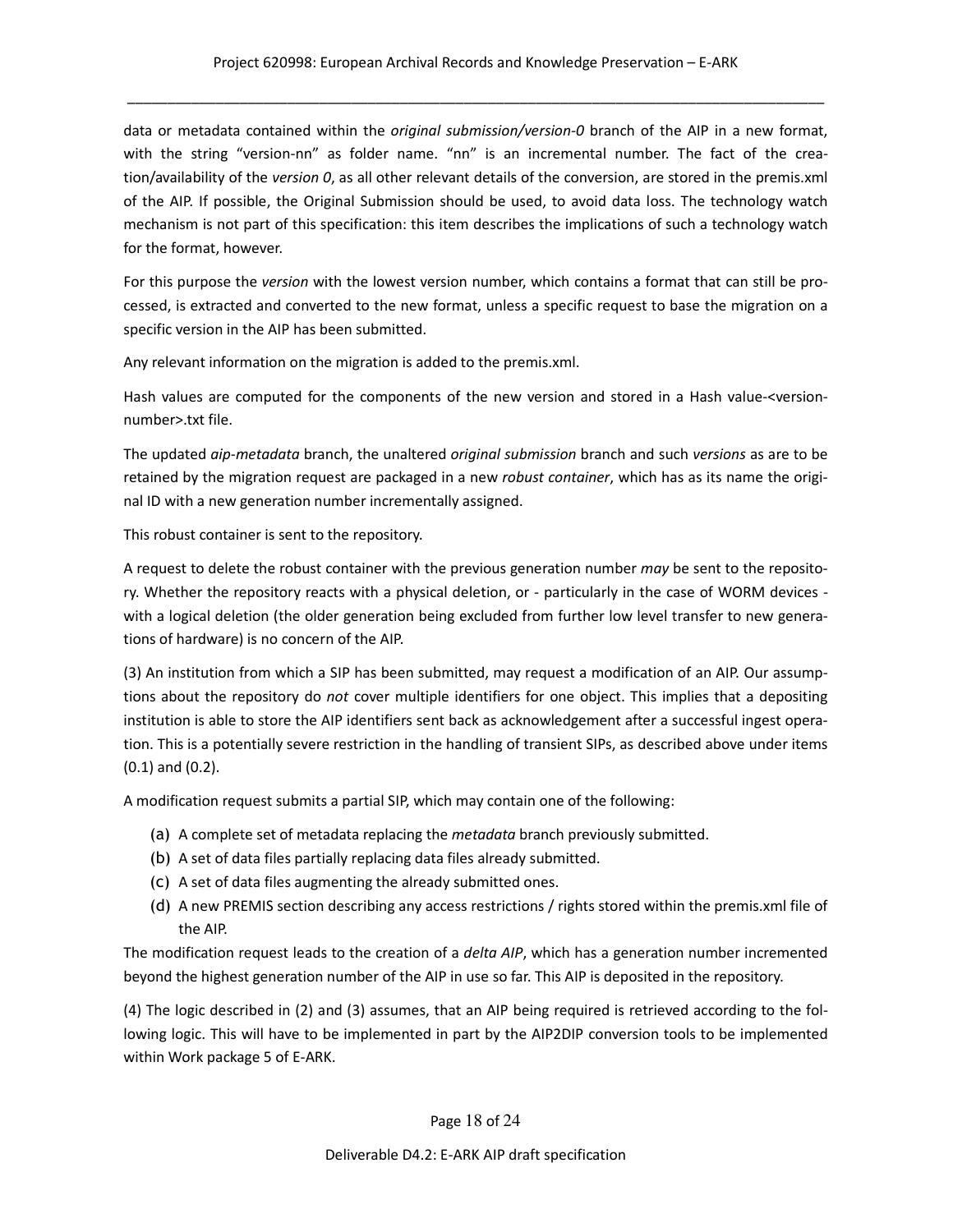If an AIP is requested, where the ID submitted contains a generation number, the AIP with this generation number is delivered, if existing.

If an AIP is requested, where the ID is submitted without generation number, the AIP is retrieved according to the following rules:

- (a) The AIP with the basic ID and the highest generation number is retrieved. If it is complete, it is delivered.
- (b) If this happens to be a *delta AIP*, its components are extracted into a transient package. Then the AIP with the next lower generation number is retrieved and its content is used to extend the transient package. "Extending" means that only such components are integrated into the transient package for which no representation has been found in the previously retrieved generation. This is continued, until a complete AIP is encountered from which the transient package is completed, before being delivered.

# **4. Generic API of a SIP2AIP supporting E-ARK AIPs.**

### **4.1. Abstract description**

As mentioned initially, we cannot discuss the AIP format in the context of E-ARK, without covering the implications it has when embedding it into the E-ARK structure as a whole. In D4.1: "Report on available formats and restrictions" the vision of a Pan-European AIP format has been described as a catalogue of requirements on pp. 9-10. Its role in the overall workflow, supported by two converters, has been visualized by Figure 7. In the current chapter, we describe a few general conclusions we have derived from the format proposed above for the implementation of these converters.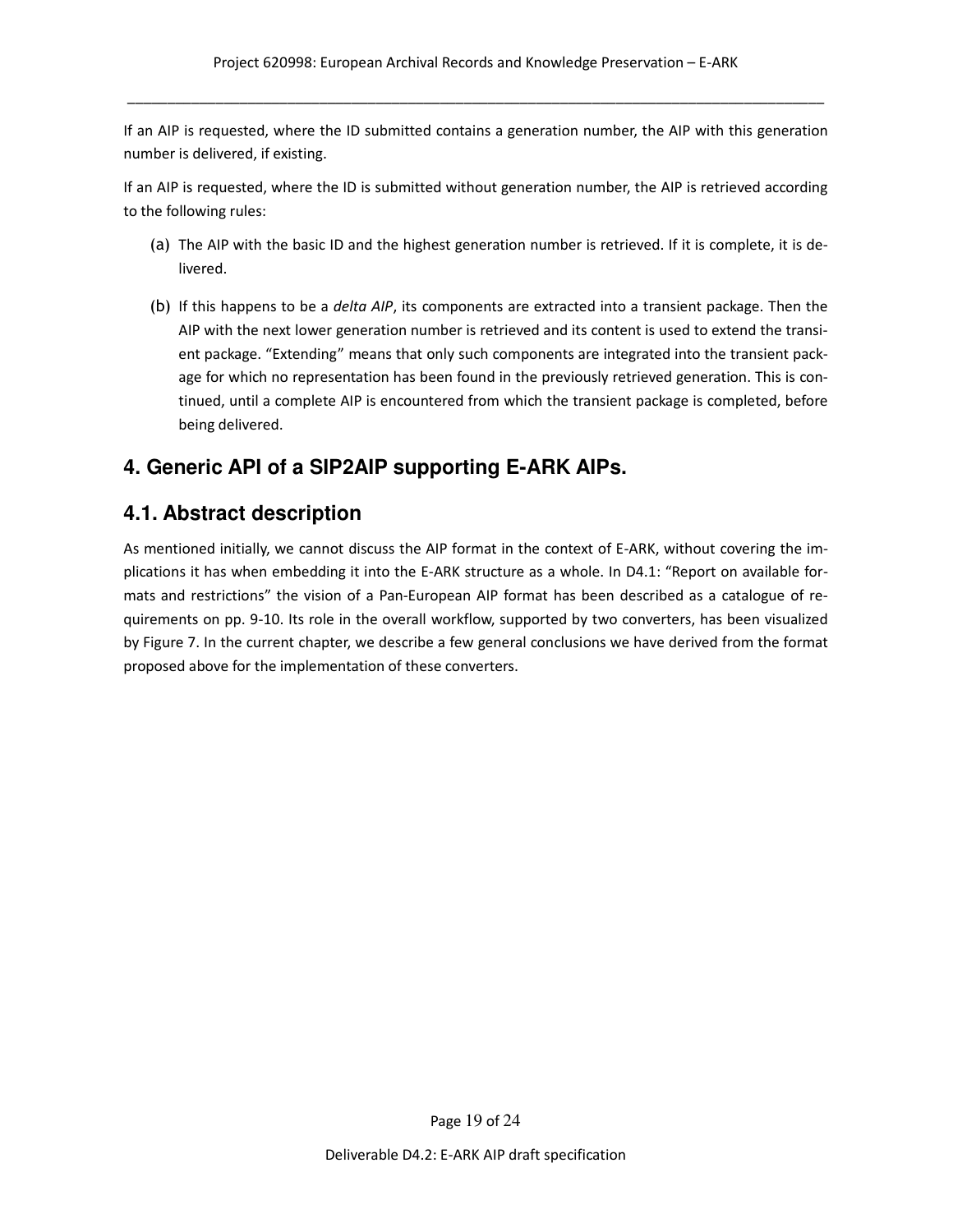

*Figure Figure 7: Vision of a Pan-European AIP format* 

As the Common Specification - the general concept of an E-ARK IP – is at the time of writing still under discussion within E-ARK, appendix I describes the understanding of the specific properties of AIPs in the context of IPs in general, which has governed this document.

As the SIP2AIP converter is required to structurally support any formats required by the depositing institutions, we expect the converter to have the following overall structure.

A generalized framework program is created, which is aware of the Pan-European SIP format and directs the general flow of execution. This general flow of execution directs, e.g., the application of the final robust container and it decodes flags describing the operation as a whole (e.g.: "this is a delta AIP"). It gets its power and generality by providing the possibility to "register" components, which are to be called, if a specific operation is requested. Most of these operations are specific for a single format or pair of formats. At the time of this first draft we have identified the following ones:

- (a) Create an E-ARK ID according to the requirements of a specific implementation.
- (b) Identify a metadata format.
- (c) Validate a metadata format.
- (d) Identify a data format.
- (e) Validate a data format.
- (f) Check consistency of  $(A(X), B)$ , where A is a set of metadata in format  $(X)$  and B is a set of data objects.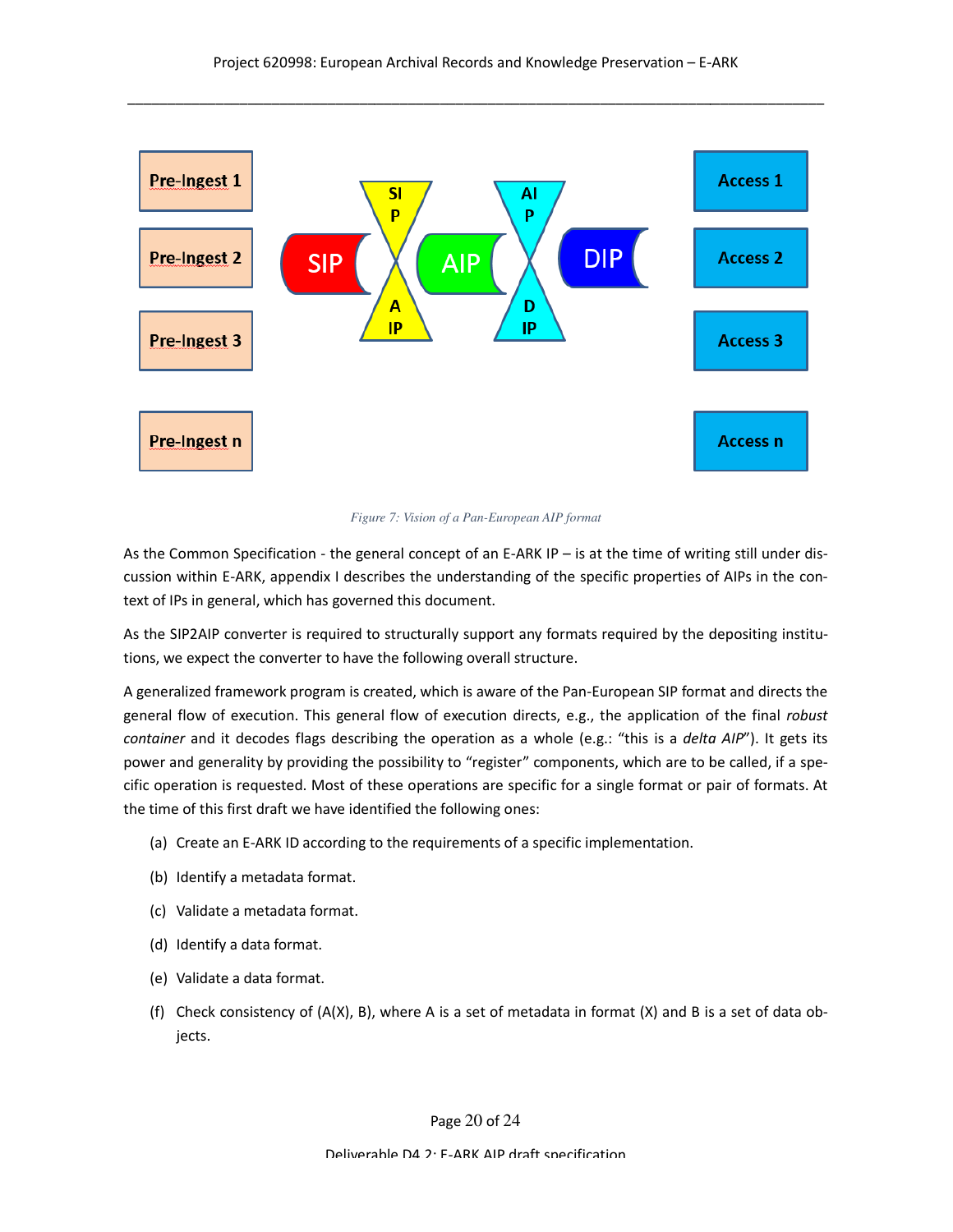- (g) Enquire about fitness for preservation of metadata format X, where X is a format identifier, returning a target format for conversion, if required.
- (h) Enquire about fitness for preservation of data format X, where X is a format identifier, returning a target format for conversion, if required.
- (i) Convert metadata format ( f, X, Y), where f is an individual file and X and Y are format identifiers.
- (j) Convert data format (f, X, Y), where f is an individual file and X and Y are format identifiers.
- (k) Apply hash to F, where F is a set of files contained within the AIP.

Any component has to support a callback that returns format specific error conditions.

At least components of the type (i), (j) and (k) have to support a callback that returns a valid PREMIS description of the action taken.

Note: Logical components not mentioned here as software components  $-e.g.$  the mechanism of how the failure of a specific operation is communicated to the submitting institution – are considered to be part of the framework, which calls upon the software components specified here as needed. The components here are to be supported by an architecture, which allows them to be plugged in, without changing the overall framework.

### **4.2. Interaction between AIP format properties and API requirements**

Within work package 4, the main work running parallel to this specification has been the implementation of a preliminary version of an SIP2AIP tool, which has been integrated into the general demonstrator implemented at the Austrian Institute of Technology, as a part of E-ARK. This realizes the very basic workflow of an SIP2AIP conversion tool and is intended to check the feasibility of the structures described above. It will also allow the implementation of further refinements of this format specification, concurrently with the design and implementation of the SIP2AIP converter supporting it.

The current stage of the preliminary implementation is shown in Figure 8. This is a description of the current implementation, which has been implemented for the purpose described in the preceding paragraph. It neither claims to support the full use case elaborated within work package 2 at this stage, nor does it consider a clear separation between pre-ingest as handled within work package 3 and ingest, as handled by this work package.

The decision, whether the individual file is fit for digital archiving, is currently hard coded into the software. This part of the preliminary converter will be replaced by a call to the registered component "Enquire about fitness for preservation of format (X)". Similarly, the format migration is currently hard coded and will be replaced by the registered component "convert format (f, X, Y)".

This means, that the SIP2AIP converter is implemented as a framework creating AIPs according to the format description given above and substantiated in Figure 7. The "operational semantics" – i.e., the decision about which formats are preferred or which tools for the actual format conversion are trustworthy – can be instantiated differently for each archiving institution, according to different institutional policies. While no

Page 21 of 24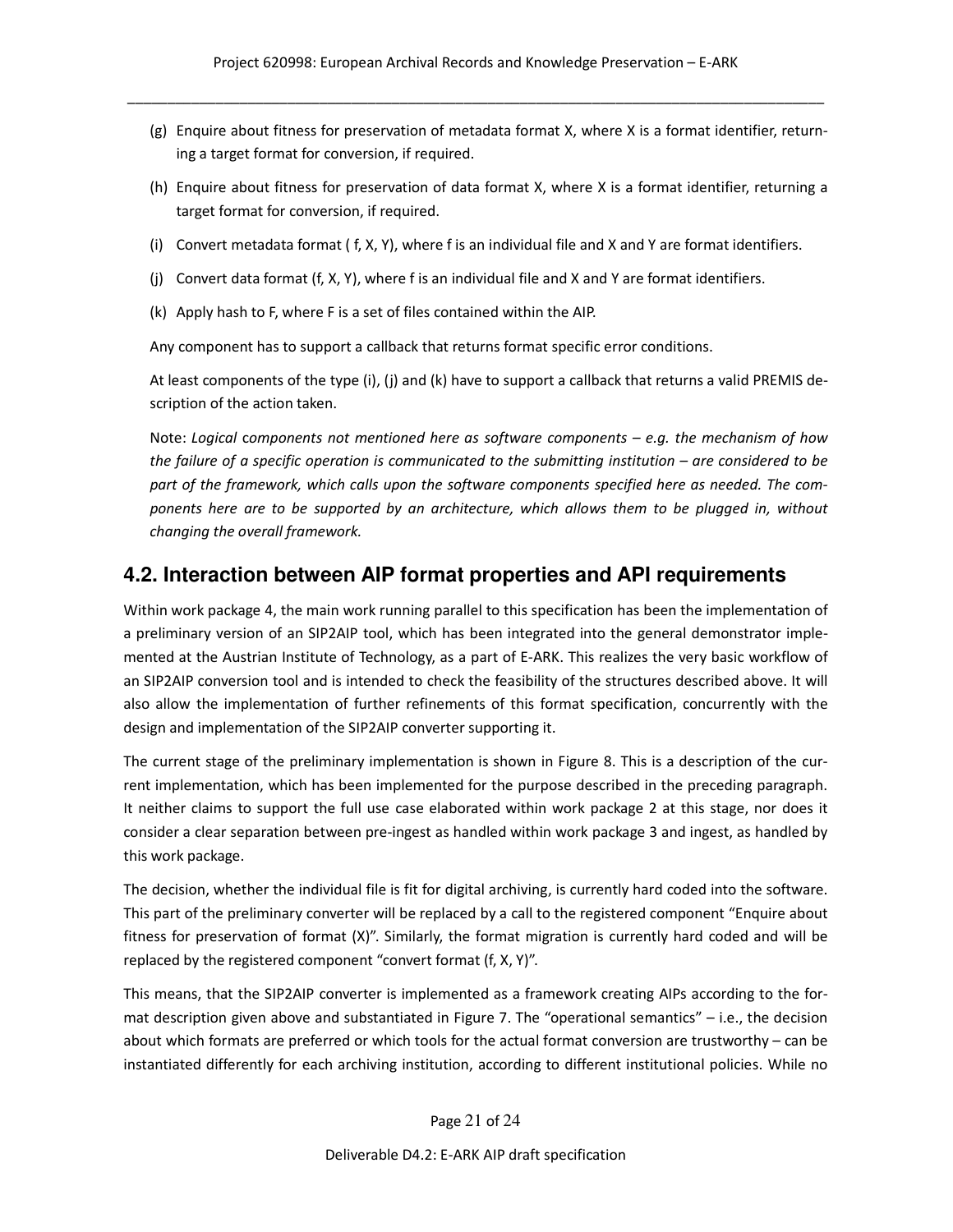decisions about concrete technologies have been made at this stage, it is clear that most of the registered components will be lightweight wrappers around existing tools.



Figure 8: SIP2AIP Overview

Page 22 of 24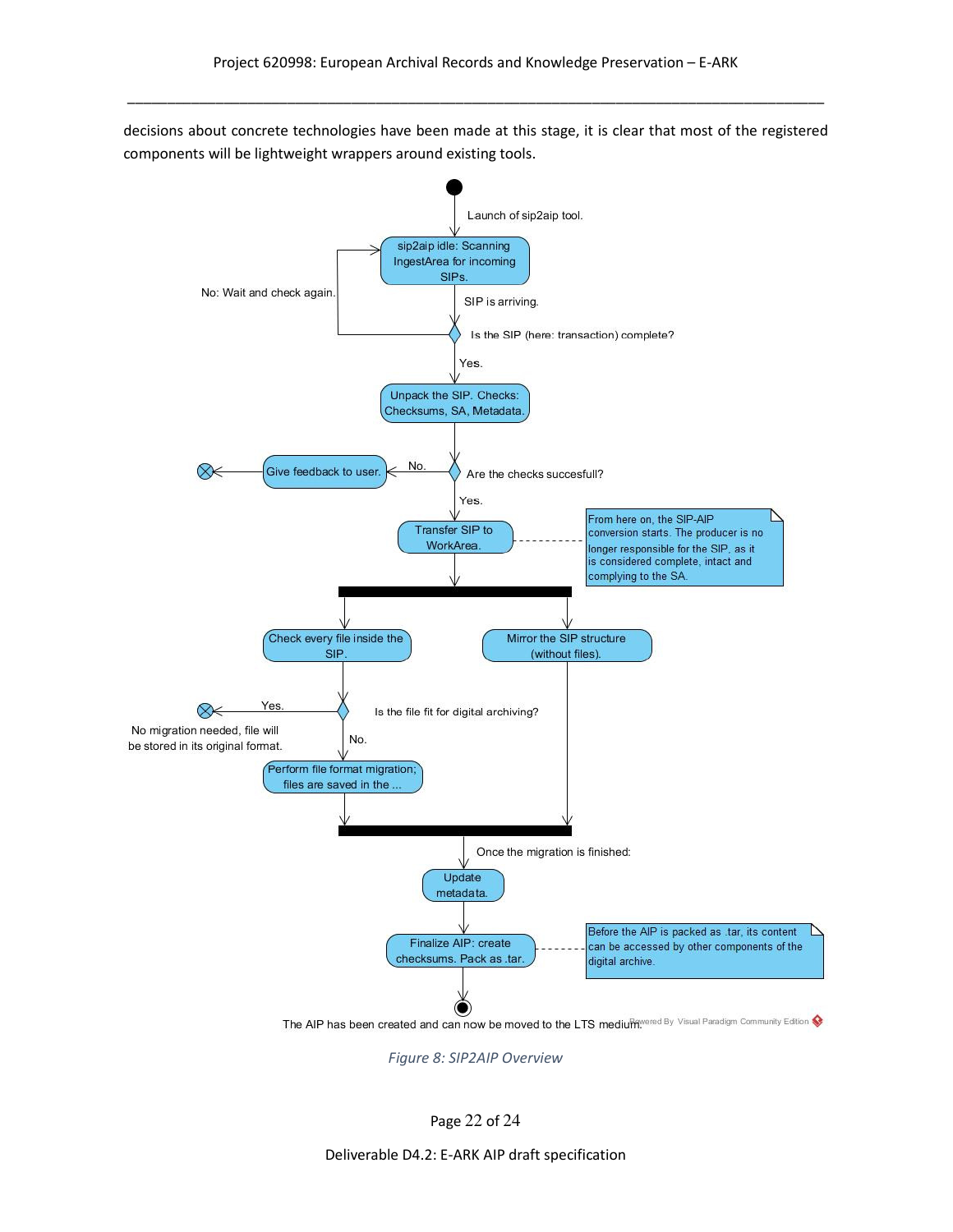# **Appendix I – Assumptions about the Properties of Information Packages Underlying this Document.**

As the general concept of an IP – as a common ground for SIPs, AIPs and DIPs – is at the time of writing still under discussion within E-ARK, we provide here the understanding of the specific properties of AIPs in the context of IPs in general, which has governed this document.

#### (1) Assumptions about Information Packages in general

An information package – IP - is a digital object, which can be transported between information systems as one continuous byte stream that contains data and such metadata, as are needed for a specific purpose.

An IP has different degrees of dependency on a specific processing environment. This can also be expressed as its degree of autonomy, or independence of a specific processing environment.

A processing environment consists of the hardware and software on which an IP is processed, and of the brainware of the user of these components.

A single file in a specific format – TIFF, DOCX, PDF … - is an example of an IP, that is extremely dependent, both on the technical part of its environment, as well as on the brainware.

The lower the dependency of an IP on a specific processing environment, the greater its autonomy, the fitter it is for preservation.

There are no technical solutions for the operation of the brain of the human user. Therefore, we need to distinguish clearly between: (a) The parts of an information system, which depend on the direct application of any human knowledge which is needed for the content aware operation of the system. (b) Those parts which are "content agnostic", which can be implemented without any knowledge of the specific content of an IP, as long as all the dependencies on hardware and software are known.

#### (1) Consequences for Information Packages within preservation systems

There should be a clear distinction between those parts of an ingest process, which are content aware and those parts which are content agnostic. As OAIS was developed as a general design for all archives – the spirit of OAIS would assume, that medieval parchment charters should also be administered by an application of OAIS – there is no clear distinction between content aware and content agnostic technical operations.

When designing the E-ARK AIP format, we assume:

(1) A conversion component which converts a Pan-European SIP into a Pan-European AIP has to be independent of any local regulations. It must operate completely on the content agnostic level. This is